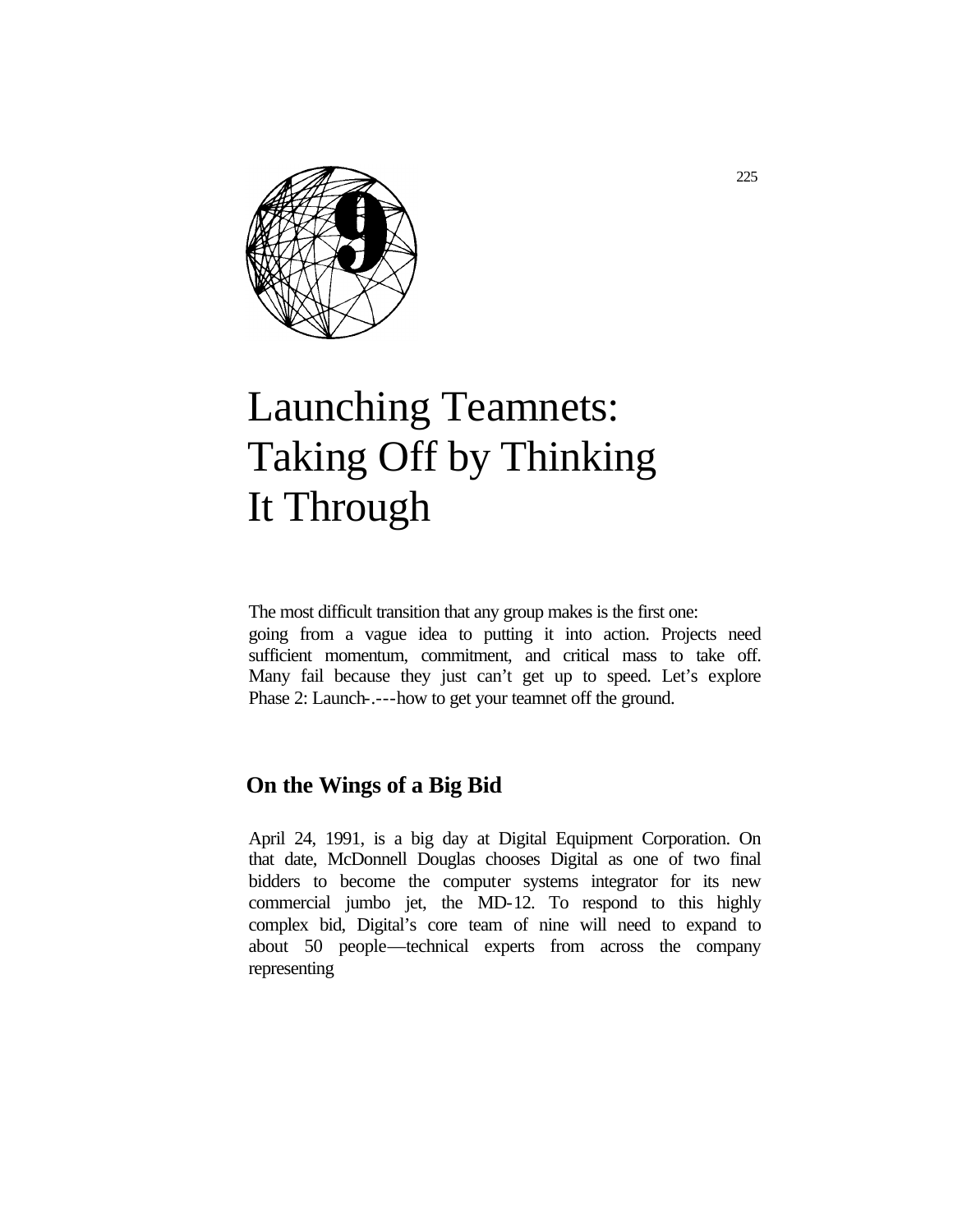several dozen disciplines. To win, Digital has to rapidly create and make operational a team that crosses traditional boundaries.

A few days after Digital's selection as a finalist, the core team meets to plan its next steps in Digital's Irvine, California, facility. Irvine is just a short ride south on Route 405 from Douglas Aircraft's (St. Louis—based McDonnell Douglas's commercial division) Long Beach headquarters. The planning meeting is a "raucous event," according to one participant. With phones ringing, and people coming and going, the group still manages to churn out some of the essentials: a mission statement, a list of broad goals, a "key concepts" graphic, and the invitation list for the second meeting a week later.

The group statement of purpose—to *win the MD-12 bid and prepare Digital to deliver on the* contract—expresses why the group wants to cooperate for mutual benefit.

Two weeks later, the "MD-12 team" now numbers 30. It meets in Irvine again to integrate new people and repeat the process the core group went through. The team reviews the purpose, translates it into a clear set of goals, and begins to assign tasks. Ten days after that, a third planning meeting takes place, this time in Massachusetts, near Digital's home base on the East Coast. This time, 50 people attend, representing engineering, manufacturing, and services. They iterate—go over all the aspects of—the plan again, subdividing into seven distinct "Goal Teams." Each addresses a separate objective, each has its own leader, and each depends on people working together from different functions. Tasks are designed and assigned for each component part of the proposal to Douglas. Each Goal Team competes for management attention, organizational support, and allocation of overall resources, both within the team and with other parts of the corporation.

Digital's MD-12 program fits the criteria of a boundary crossing teamnet:

- ? Purposes cross traditional boundaries.
- ? Members cooperate for mutual benefit.
- ? It and its members have independence.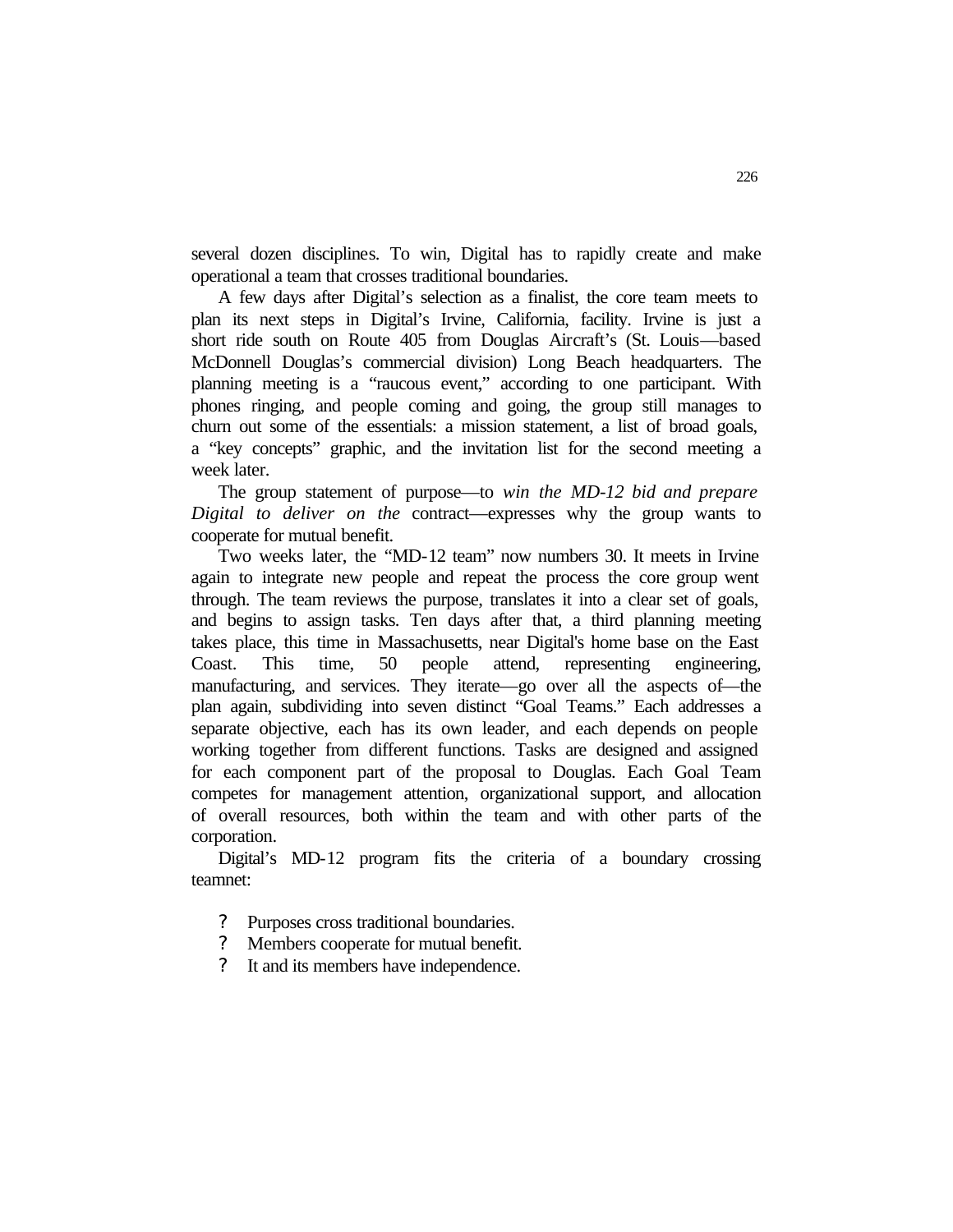# BEING ASKED TO DANCE

A "close to the customer" salesman brings Digital the MD-12 project. As a longtime vendor to Douglas, he invests in personal relationships and chance encounters at the customer site. Eventually, he detects the early signs of a new program that in time will need a systems integrator. *Systems integrators* tie together the disparate parts of an organization's computer installations. Since most companies have bought their computer systems without much planning, it's a huge market.

Douglas does not list Digital as one of the original companies invited to bid on the program, which includes IBM, Hewlett-Packard, Andersen Consulting, Computer Sciences Corporation, and Electronic Data Systems. Digital wins its spot when a few of its people, including a very senior, experienced executive, participate in Douglas's six-week MD-12 brainstorming session in summer 1990.

During that session, Digital positions itself as understanding the *process*  of product development. The building of the MD-12, with its complex partner/investor arrangement—each major "supplier" will invest its portion of the plane, including the engines, the wings, and the fuselage—is less an engineering and manufacturing issue than it is a process one. Digital's central message to Douglas is simple:

"Integrate process and product," which Digital holds to through the down select and its final bid.

Why does Digital make the final bid round, when it doesn't even qualify for the first round? It sponsors a key customer event. In mid-March 1991, Digital facilitates and hosts a three-day meeting for the senior Douglas MD-12 executives in Digital's Irvine facilities. Under preparation for months, and delayed several times, the MD-12 general managers' meeting finally takes place just as Douglas names a new MD-12 program manager. The meeting includes his boss, the vice president charged with new product development. In this ideal, though intense, session, the importance of attention to process demonstrates its power in the team's development. Our role at this event and in the resulting MD-12 project is that of process consultants.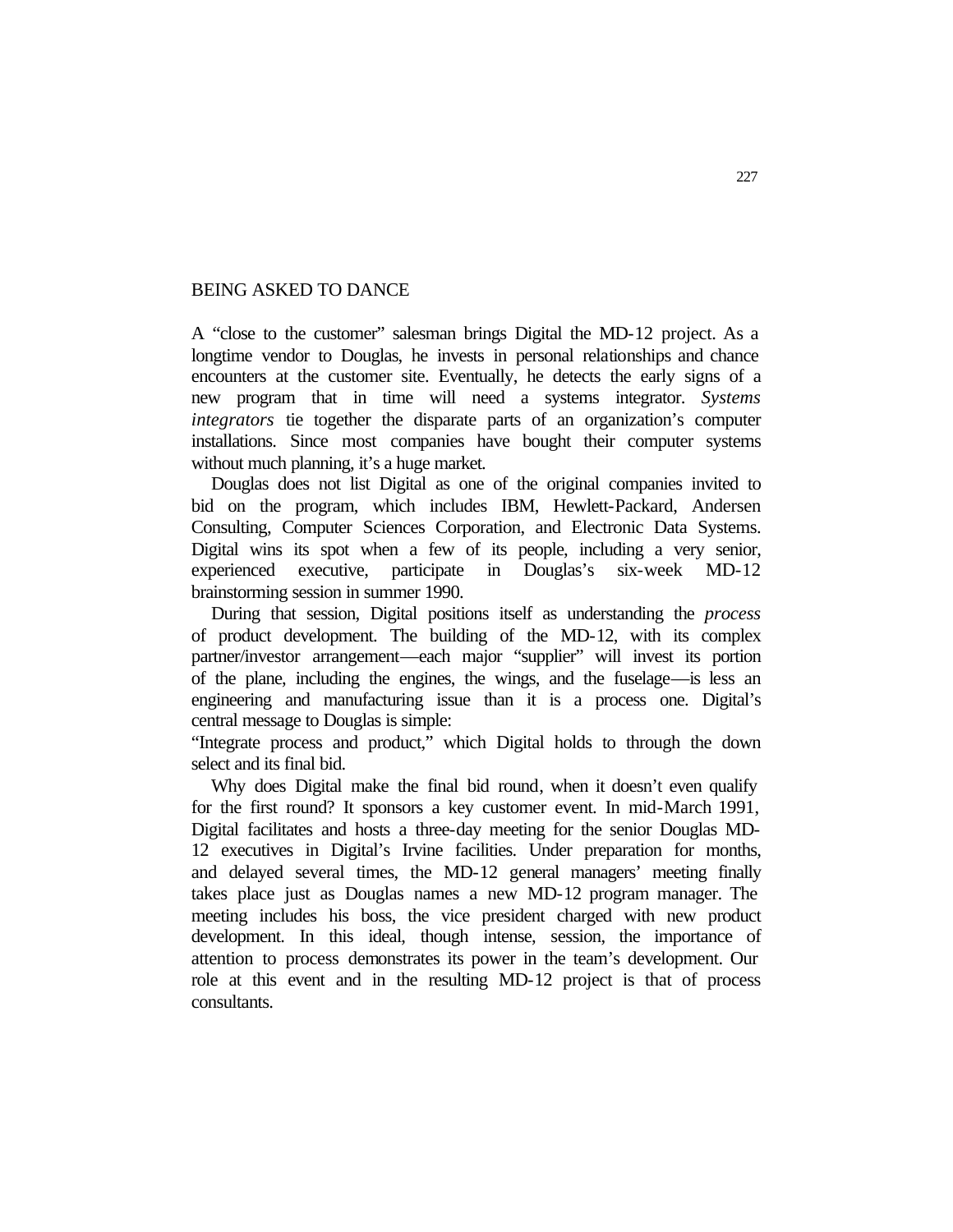# THE THREE-DAY PLANE PLAN

The executive conference room is packed. There are 10 general managers from Douglas and six people from Digital, along with some portable computers, an electronic white board, a poster maker, and numerous dignitaries floating in and out.

With more than 200 years of plane-building experience in the room, the group devotes the first day to establishing its purpose. They agree on a mission statement, strategies, key concepts, and common assumptions. Here, preparation has been critical. For several months prior, a Digital management consultant worked these elements in interviews with the Douglas managers and their staffs. The two weeks before the meeting have been particularly intense and the group experiences considerable success in this part of the process.

During the next day and a half, the group sketches out two plans:

one for the next four months, and the other for the next five years. They define phases, list tasks, rough out the logic, and estimate times, some in detail. The Digital team captures all this information in real time, both with traditional notes, flip charts, and copy board, as well as directly into word processing on a portable computer and into other computer modeling tools. The software tools not only capture the data, but process them, too, generating several views, including a schedule.

Because of the fast turnaround time, the group has its first view of the data within hours. It is able to revise its assumptions, enabling participants to see the effects of their changes. In 36 hours, they complete three iterations—run-throughs—of the short- and long-term MD-12 plans. By the end of the third day, the group begins to make key decisions as certain things become obvious even at the coarse level of detail.

This meeting reinforces Digital's message about the importance of process. While demonstrating its capabilities, it also obtains invaluable insight into the program. Significant personal relation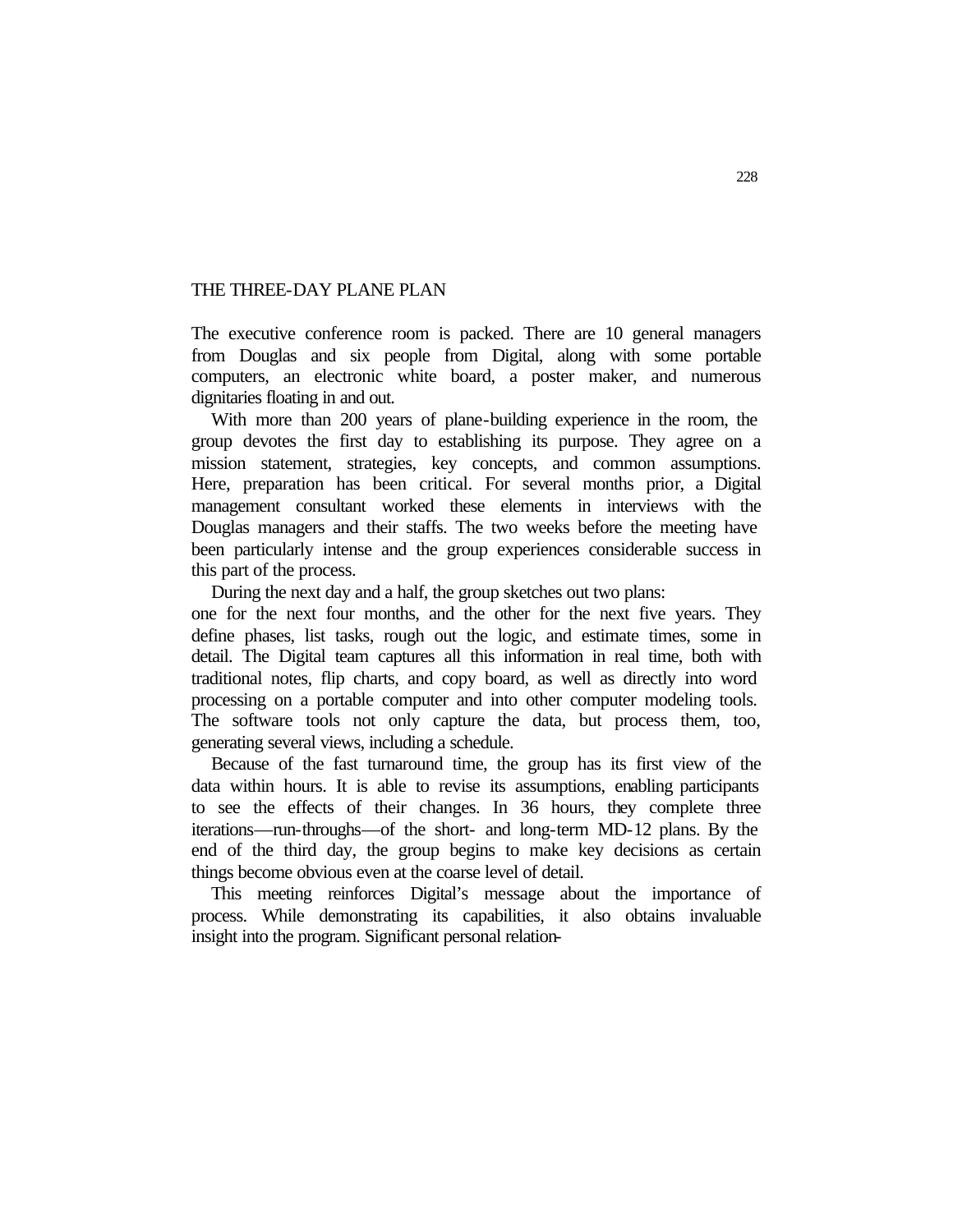ships strengthen among people in the two companies, while Douglas benefits from a genuine service.

Six weeks later, Douglas selects Digital as one of two finalists. The other is EDS.

# THE THREE-WEEK BID PLAN

Douglas forms technical evaluation teams to review the proposals. It assigns an official liaison person to the Digital team, whom Digital in turn invites to its team planning meetings. Douglas provides security badges and makes offices available to all members of the Digital team; Digital then shifts its base of operations from Irvine to Long Beach. The aircraft company assures access to its people so that Digital can obtain the information it needs to propose solutions and make its bid. It sponsors tours of the MD-l 1 production facilities, its current flagship plane. EDS enjoys the same privileges.

At Digital, a handful of people suddenly find themselves riding atop a very big project, a systems integration bid two orders of magnitude greater than the average business in the area.

One day during the project, an MD-12 team member says, seemingly out of the blue, "One hundred fifty-eight." His partner starts to laugh. We are all standing in the Irvine hallway as a Digital employee from the United Kingdom walks by.

"One hundred fifty-eight?" we say quizzically.

They interrupt each other to explain that they've been keeping track of the number of people involved, and the British fellow who just walked by is the 158th person to be associated with the MD-12 project.

In a few weeks, the Digital team grows from an ad hoc, mostly part-time, group of fewer than 10 to a funded, functioning program of 50, with as many more active at any one time, drawing on and reporting to several hundred more.

To plan its work and get up to speed, Digital uses the same process it used with Douglas. The company holds a series of three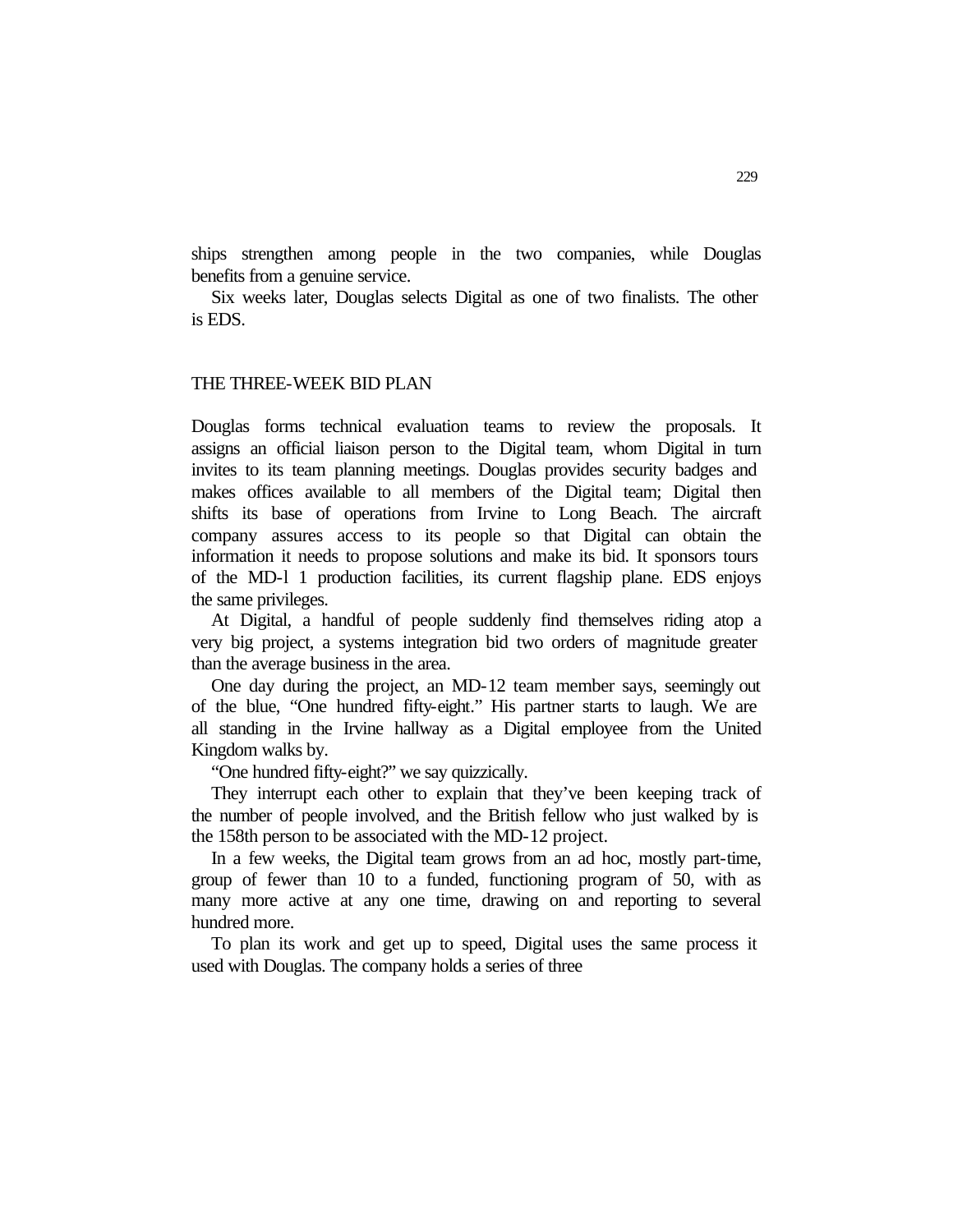planning meetings over the next several weeks. In these meetings, the Digital team designs the organization that will guide it for the next four months until proposal delivery at the end of August. We call these meetings Work Process Design (WPD) sessions.

The first iteration of the Digital team's own WPD is the raucous two-day event at the beginning of May. By the second WPD session, the group has grown to 30 or so, people who have much of the experience and life cycle diversity (e.g., engineering, manufacturing, and product support) required to develop a comprehensive proposal. The packed conference room looks much like the MD-12 general managers' meeting held just across the hall eight weeks earlier.

Over the next two days, the group clarifies its purpose, defines its goals, and forms "goal teams." Materials developed in the first WPD session seed these tasks, which speeds things up. With attention paid to leaving enough time for "bio breaks," meals, and schmoozing, each goal team brainstorms its lists of tasks, then reconvenes with the other goal teams to knit together the overall logic. In the large group, people identify who will own each task, define cross-functional relationships, and estimate how long each task will take.

With the same simple set of tools used in the March Douglas meeting, the team captures, displays, revises, and redisplays its planning data quickly enough to iterate it twice. People leave with a 30-page handout of their joint work, including a directory of participants, a schedule, and a crossfunctional chart of milestones and deliverables.

While the team accomplishes a great deal in a short time, it is still in its very early shake-out period. Clearly, the group needs more time to complete sufficient planning, while the usual politics and power problems erupt. Some gaps open up, and the team realizes it needs to involve other people. In the next few days, the team reforms and heads east for one more two-day planning meeting the following week.

For the third meeting, each team member receives a personalized "MD-12 Program Handbook," containing basic information, key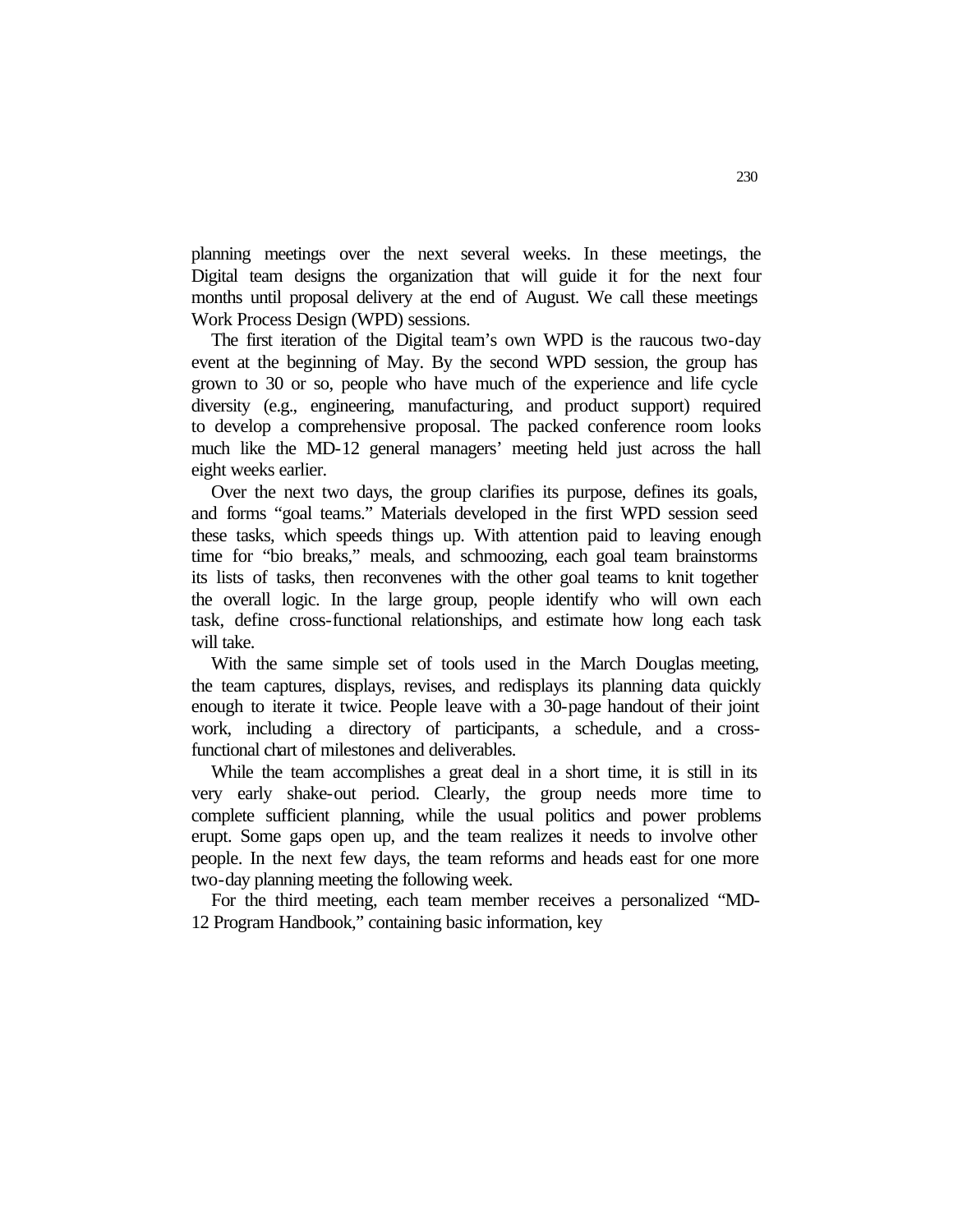documents, the WPD results to date, and their names printed on the cover and the spine. Directories, task lists, models, schedules, and the like all have their places in the three-ring binder, designed for updates of more current material.

With some new blood and a chance to absorb the experience of the previous week, the team runs through the process again. The goal teams, which now have formal status in the group, break out tasks by specific deliverables, schedule key meetings, and define where they will have to make major decisions. They work on the task logic, resolving vague and overcomplicated areas. People review their commitments, including the cross-functional ones. They estimate resources and generate rough budgets. The meeting far exceeds most people's expectations and Digital's MD-12 team is launched.

#### THE THREE-MONTH PLANE PLAN

During the third session, an ad hoc group forms—including people from several goal teams—to look at the whole life cycle of the MD-12 planebuilding process. Digital has won down select on its process promise. Now the task is to produce a plausible high-level process view of the plane as a whole. Digital will tie its technology solutions to the work described in that view.

A self-initiated work process design team pulls together the available information and begins the process of synthesizing an initial picture of the MD-12 development life cycle. Three weeks later, Digital invites key Douglas general managers and their staffs to a presentation of its initial findings.

It's the ribbon cutting for Digital's "MD- 12 Process Room"—the first of several process rooms at both Douglas and Digital. The oddshaped room (12 by 20 by 15 feet at its largest) contains graphics of the vision, theory, and method of Digital's approach. Information covers the walls, gleaned from the March MD-12 executive meeting, formal briefings, and from responses to recent information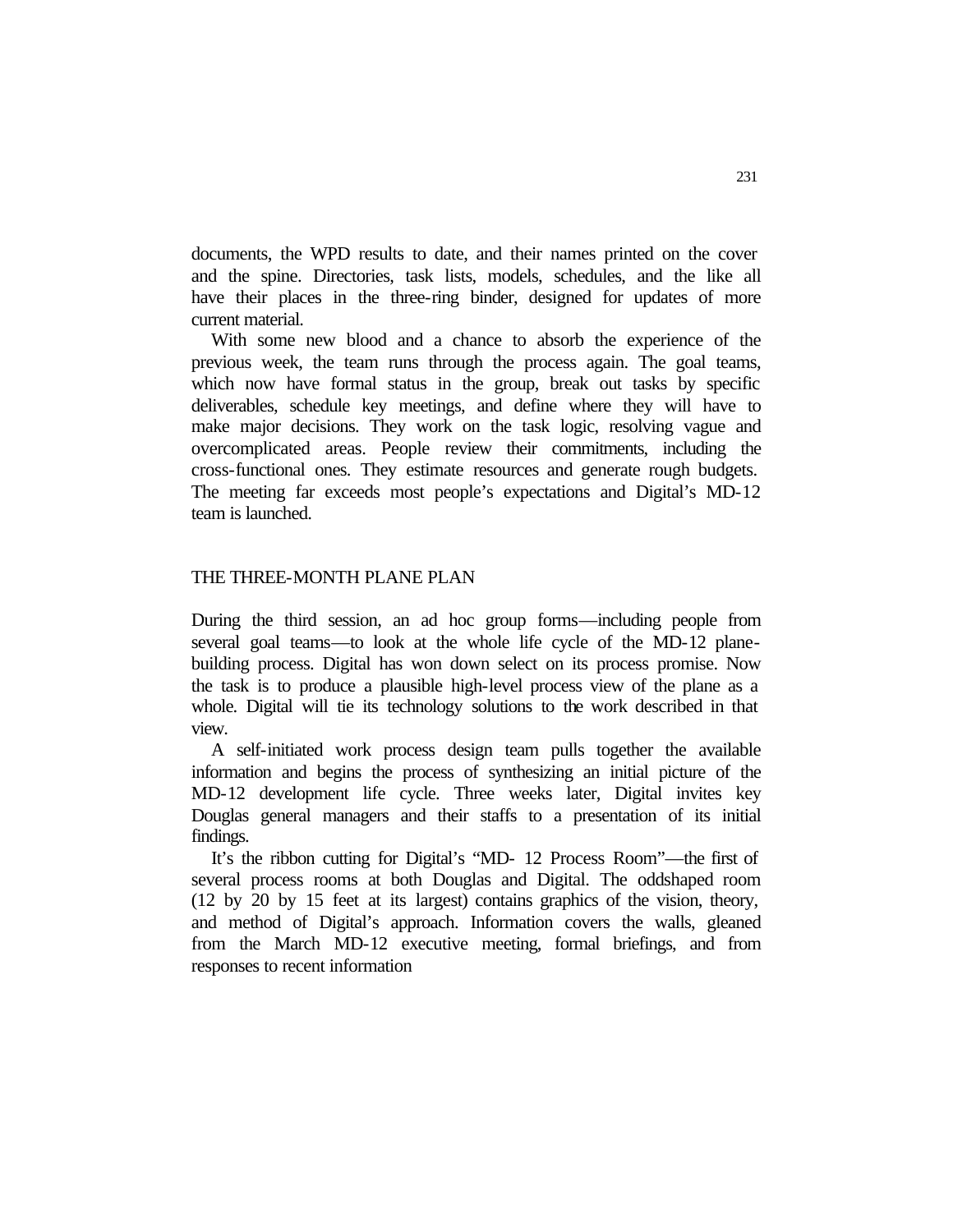requests. The first draft of the MD-12 Work Process Framework occupies the "power spot" on the wall: it has the phases of the plane along one axis and the functions along the other.

The MD-12 Process Room opening is a success, the most important measure being Douglas's instant willingness to cooperate with Digital to flesh out the Framework and to develop multiple process views.

Within hours, Digital hosts the first of 10 meetings over the next two months with various cross-functional mixtures of Douglas staff. New information replaces obsolete information, blanks get filled in, concepts jell, and new graphics capture the shifts. All this information shows up on the walls of the Process Room, now moved to a Douglas building at Long Beach, with a window overlooking the runway, where MD-us are running their test flights.

As the picture of the MD-12 process stabilizes, the Digital team tests its various solutions against the long-term view of the work required. In numerous technical meetings with Douglas organizations and experts, Digital's view gradually shifts from getting requirements to demonstrating increasingly better solutions. By the time Digital submits its proposal at the end of August, it ties all technology solutions to the required work according to the plane's life cycle framework.

# **Planning Is Doing**

Each of the three scales of planning described in the MD-12 story used a similar methodology—the three-day meeting for 10 people, the series of three meetings for 50 people, and the three-month distributed planning process for a five-year effort. Once you are comfortable using a basic set of planning elements, you can easily scale their application to the situation at hand.

The remainder of this chapter and the next provide you with a methodology and supporting set of tools to apply to your situation, whether small and simple, or large and complex.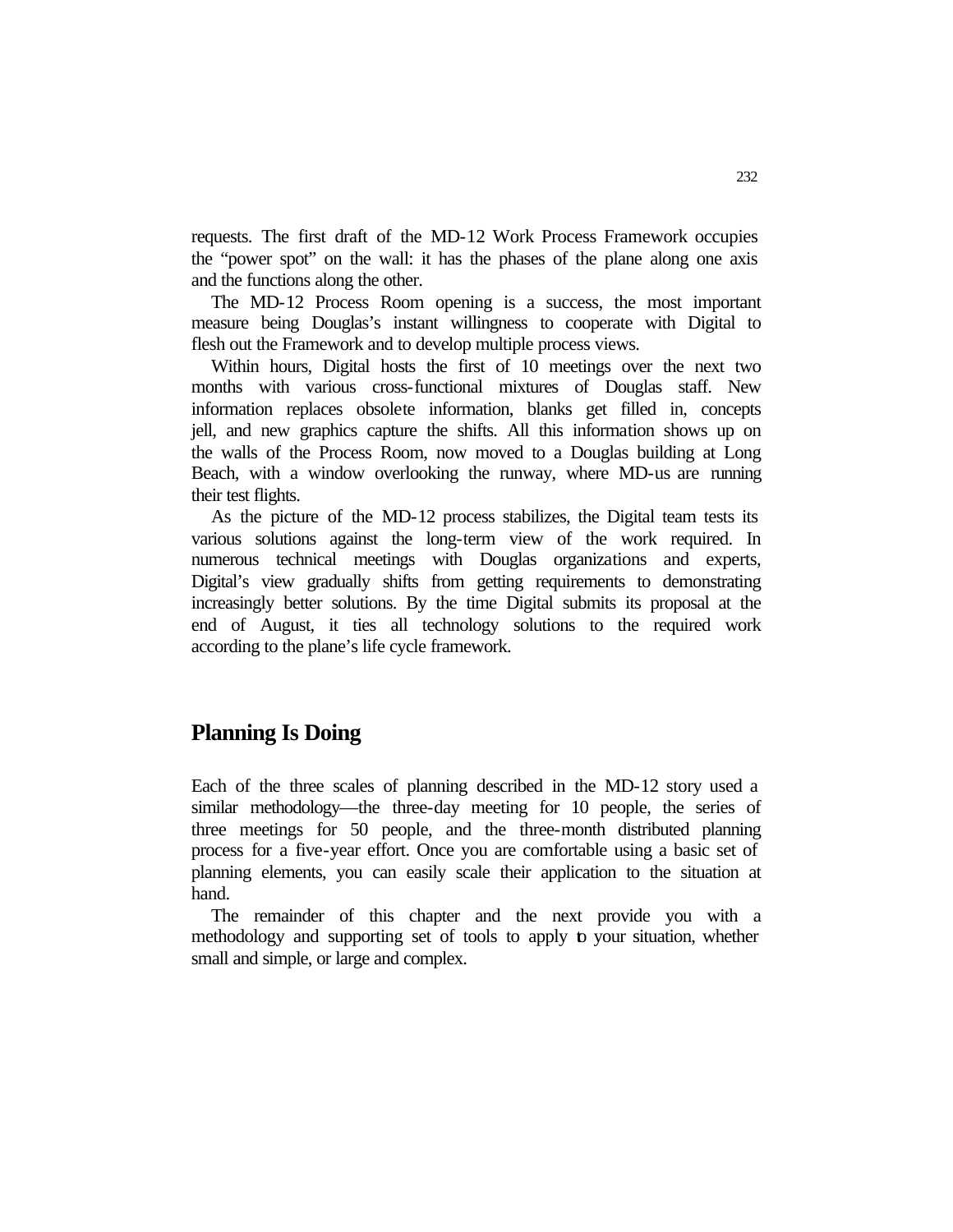## INVEST IN BEGINNINGS

## *Get it right early and often.*

Investments in good beginnings reap big rewards in later stages and final outcomes. This big lesson from the corporate trenches translates into a team that jells around a purpose, lays out a sensible plan, and launches itself on a path to success with high expectations.

Planning is hard work. A critical mass of the people involved in carrying out the work must do the planning. Although good templates that incorporate past experience greatly enhance and accelerate a new planning process, planning in absentia does not work. When was the last time you put together a dynamite plan, then handed it over to someone else to carry it out successfully? Planning and doing go hand in hand; it's the reason work process design is so important, and why it works.

Using a river as a metaphor to represent processes, early activities are "upstream." They set parameters and determine big choices. Performance is "downstream," where rework and redesign caused by poor initial planning take effect. Suppliers are upstream; customers are downstream. Value chains of suppliers and customers inside and outside the enterprise are processes within processes. They run downstream from customer to customer.

> *Beware the lure of the downstream fix. It is always cheaper and better to fix something upstream. The trick is finding the right fix early.*

A rule of thumb in the software industry is that a bug found in the early stages that would cost \$1 to fix could cost as much as \$1,000 to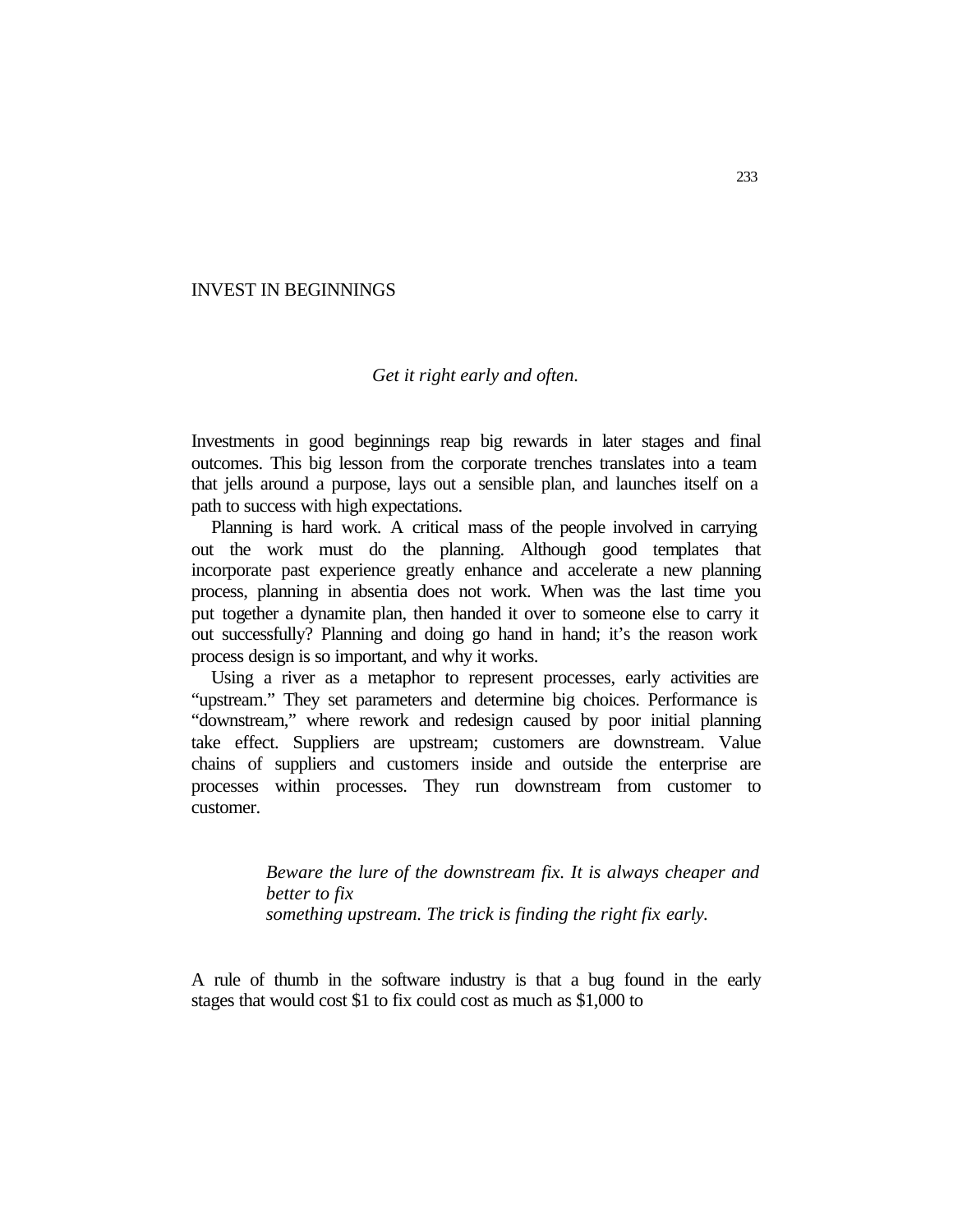fix when found after the product is deployed. Most of today's major business improvement movements emphasize the long-term payoff for early efforts, stressing concepts like the motto "Begin with the end in mind." The goal of good planning is to get the shared mind of the group to see the same end.

"Concurrent engineering" is one of a number of product development approaches that bridge conventional boundaries. It brings downstream players into upstream activities. In reality, this means something quite practical, like inviting manufacturing and service representatives to early engineering design meetings, or inviting customers to new product development brainstorming sessions. Experience indicates that these crossfunctional teams produce designs with far fewer changes later for manufacturing and product support. Hence, they yield products that have higher quality, cost less to produce, and reach the market sooner.

CALS is a U.S. Department of Defense initiative similar to concurrent engineering.<sup>1</sup> It puts the quality viewpoint to work for the government as the customer of defense contractors. CALS takes the far downstream activities of logistics and product support as the starting point for requirements. Engineering and manufacturing need to conform to product support requirements, rather than the other way around. Data show that planning for product support reaps great value for the customer, propelling the CALS initiative far beyond the defense market to many of America's biggest businesses. Its benefits are convincing, showing up in such simple things as clutches in cars designed for easy repair without having to dismount the engine to reach them.

MD-12 is an example of a very large, very long life cycle, new product program. Big project or small, plan early and involve all the players. These are the secrets to success. Every moment spent planning is an investment in a streamlined, sensible process.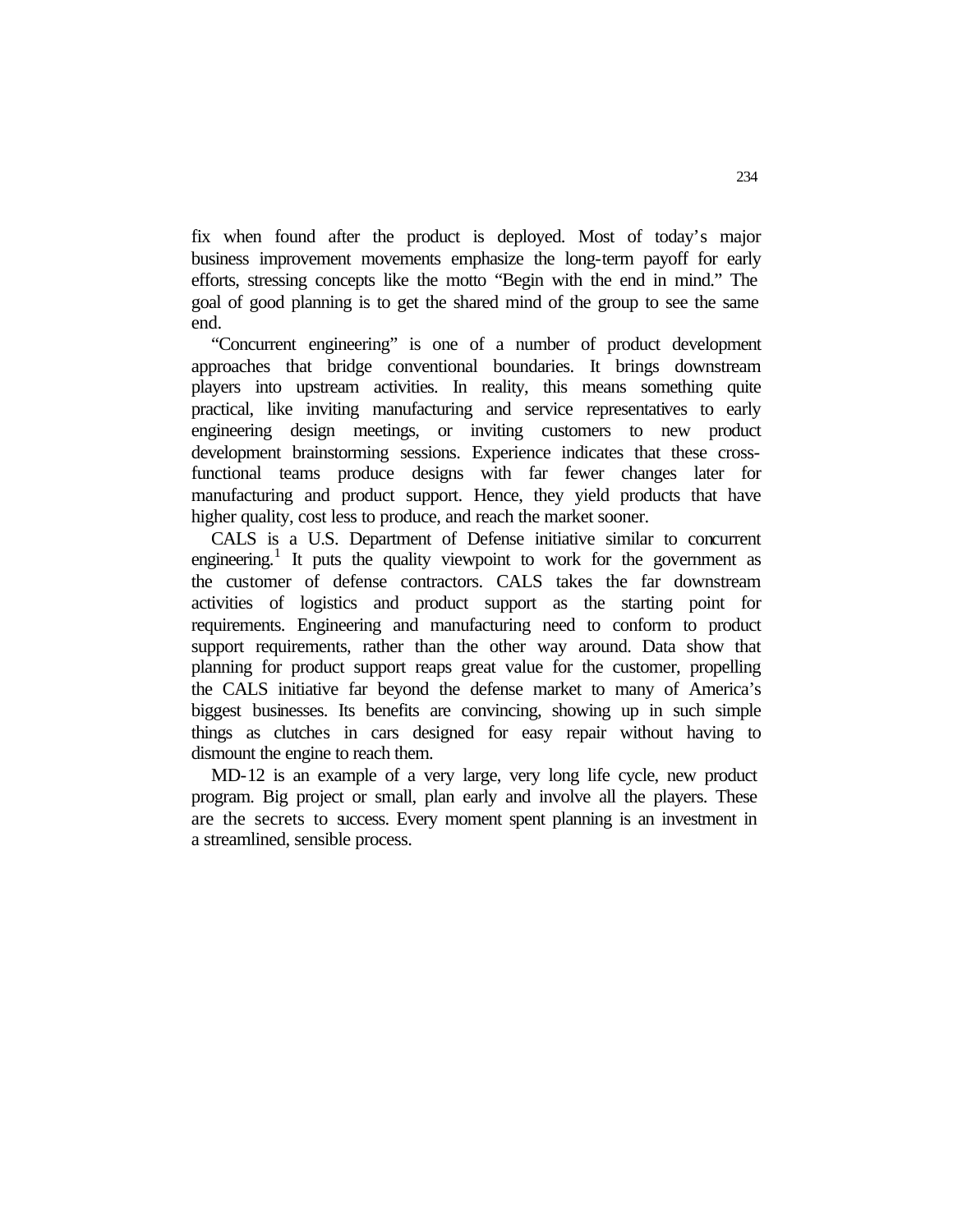## WHERE JOURNALISM COMES IN HANDY: THE FIVE QUESTIONS

Sound complicated? It's not. There is a relatively easy way to plan— to develop a work process design. It only requires taking a page from the reporter's notebook. To plan, you first need to understand the story. The first thing every reporter learns is that to get the story, you have to answer the five W's:

> *? Why? ? What? ? When? ? Who? ? Where?*

Good managers intuitively ask themselves these questions in the present and future tense. Why are we doing this? What do we need to do? When will this happen? Who is involved? Where is everyone located?

- *?Why* is the starting point. It expresses the driving need, the mission, the vision of the future that galvanizes the group. It provides the ultimately unifying fabric.
- *? What* transforms purpose into work. It is the specific set of activities people need to accomplish to achieve their goals.
- *?When* takes the discrete activities and turns them into a dynamic process that unfolds over time.
- *?Who* is the team, the network of people and organizations that is going to accomplish the work.
- *?Where* names the locations in which the team and its work reside, bounding the physical universe that must be accommodated.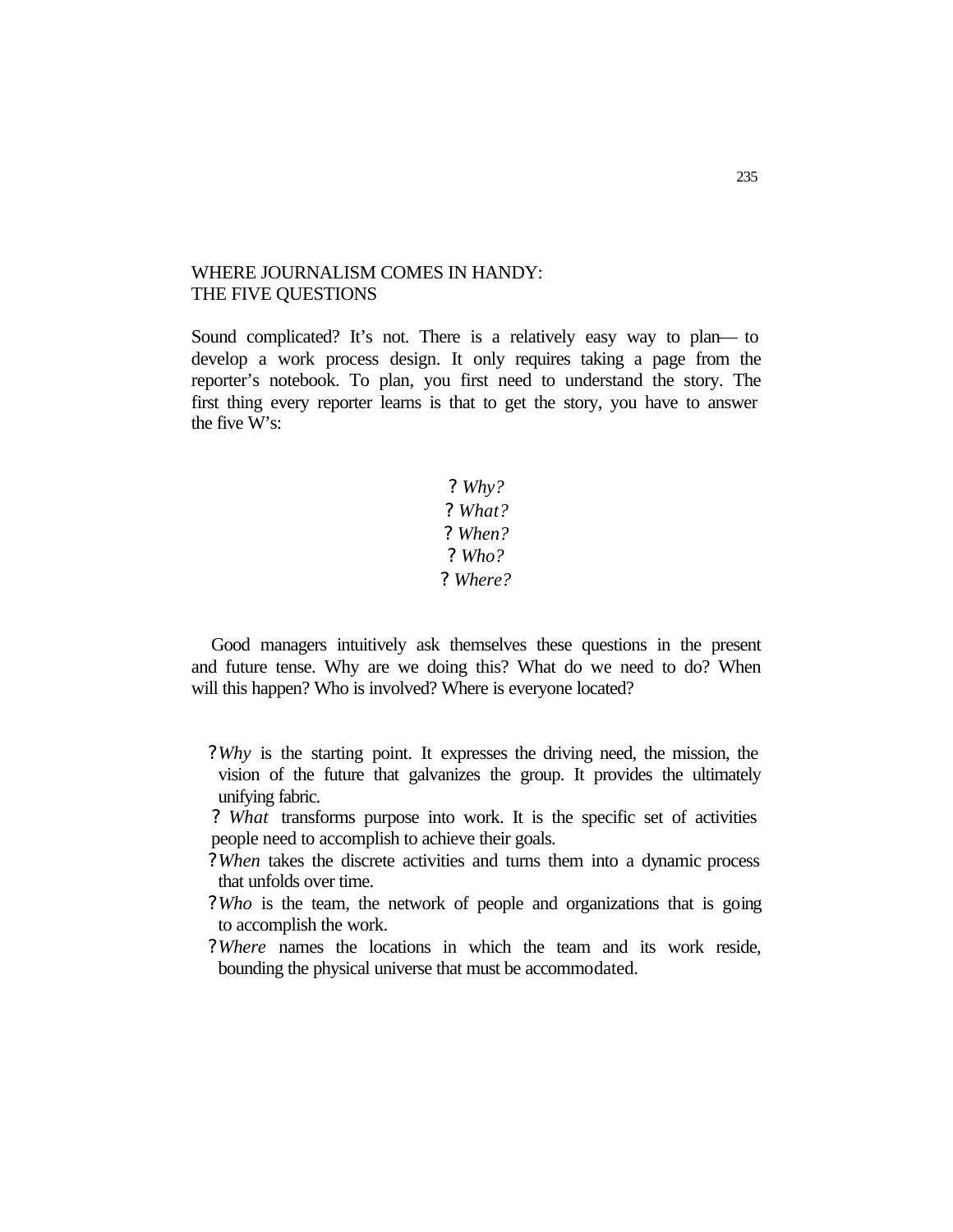The key to success is rapid iteration of answers to these questions involving key people in the group. Convene "work process design sessions" to answer the five questions in sequence. Consider face-to-face meetings as expensive, precious resources.<sup>2</sup> The most effective ones are well thought out and well designed. False starts are very costly. Follow up on action items and decisions in meetings. Once initiated, you must nourish your process. Maintain momentum—it's critical.

Honesty and trust are basic values for any successful group. Ask questions. This is an ancient and honorable method of learning the truth. Honesty with oneself and others is a prerequisite to understanding. The five W's make it easy to take the first steps on this path.

#### THE PROCESS OF DOING THE DESIGN

It takes time and patience to ask and answer basic questions about goals and work. They require gathering information from different people with multiple perspectives. People don't just give out information without some idea of how it will be used. What are the benefits of deriving the information? This situation holds the potential both for creativity and for conflict. Use an orderly process to mitigate the normal problems of planning.

Work process design is a people-intensive process, requiring the right players in the same room at the same time focused on the same task. You can sketch out a high-level rough plan in a morning. You can lay out a somewhat more thorough, though still preliminary, set of detailed plans in a three-day working session. You can support very long, very complex processes of cross-functional collaboration in a three-month project.

Gain the power of WPD from *iteration.* Iteration is to planning what early blocking sessions and rehearsals are to stage performances. They allow you to see the whole and expose the problems while it's still easy to address them. Think about the whole thing. Rethink it early and review it often until the plan stabilizes. Hold a session that corresponds to the level of detail that you need. Ask your group to consider these questions: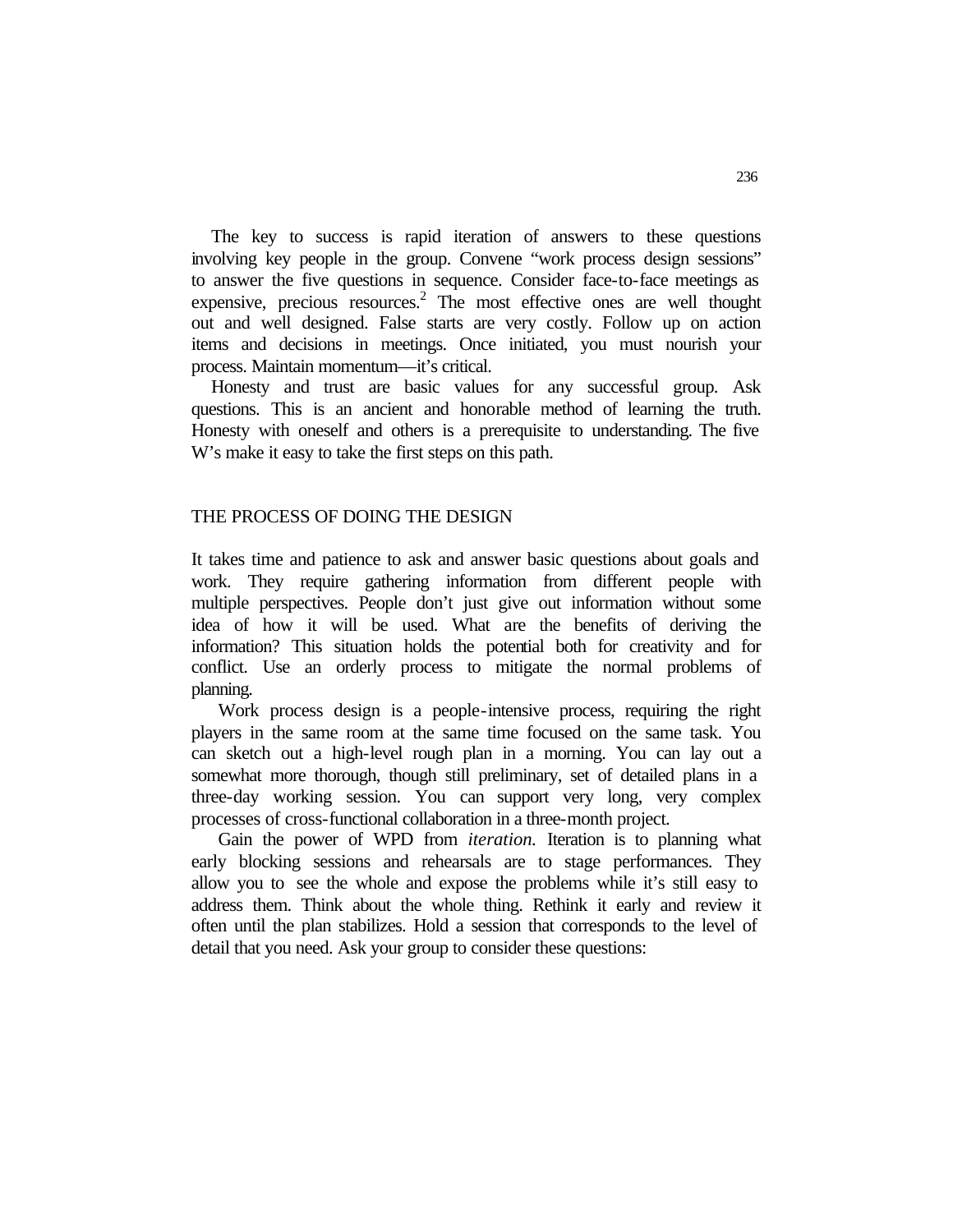*Why are we doing this project? What do we know? Where are the obvious holes? What are the downsides? What are the major parts? Whom do we need to involve? When are the key milestones? How much will it cost?*

By defining the purpose, you can specify tasks. Defining objectives leads back to purpose. When new people and organizations engage, they inevitably cause the group to loop back and revise the "why" and recut the "what." Time and cost estimates cause a rethinking of goals. And so it goes. These factors are, of course, interrelated, and cannot be determined in isolation. Yet human nature—differences in function, responsibilities, or style—usually leads people to look at one or two factors and miss the dynamic whole. "Don't get blocked by the problems and apparent showstoppers. Go on and come back to them when you know more," says Roy Rezac, director of R&D at Protocol, a division of Zycad Corporation.

The *experience* of iteration in a condensed period of time conveys the power of WPD. By capturing planning in real time and rapidly processing changes, the participants have constant feedback to their ideas. With experience and working with others, you will be able to undertake a highly complex face-to-face WPD for a highly distributed process.

# **The First Run-through**

It's time to begin planning and you have all the players in the room—one way or another. Those who can't be there in person can attend by speaker phone; and for the truly technologically wealthy, by video conference. Essential equipment is all very low-tech: flip charts, overhead projectors, white boards, a telephone, a box of new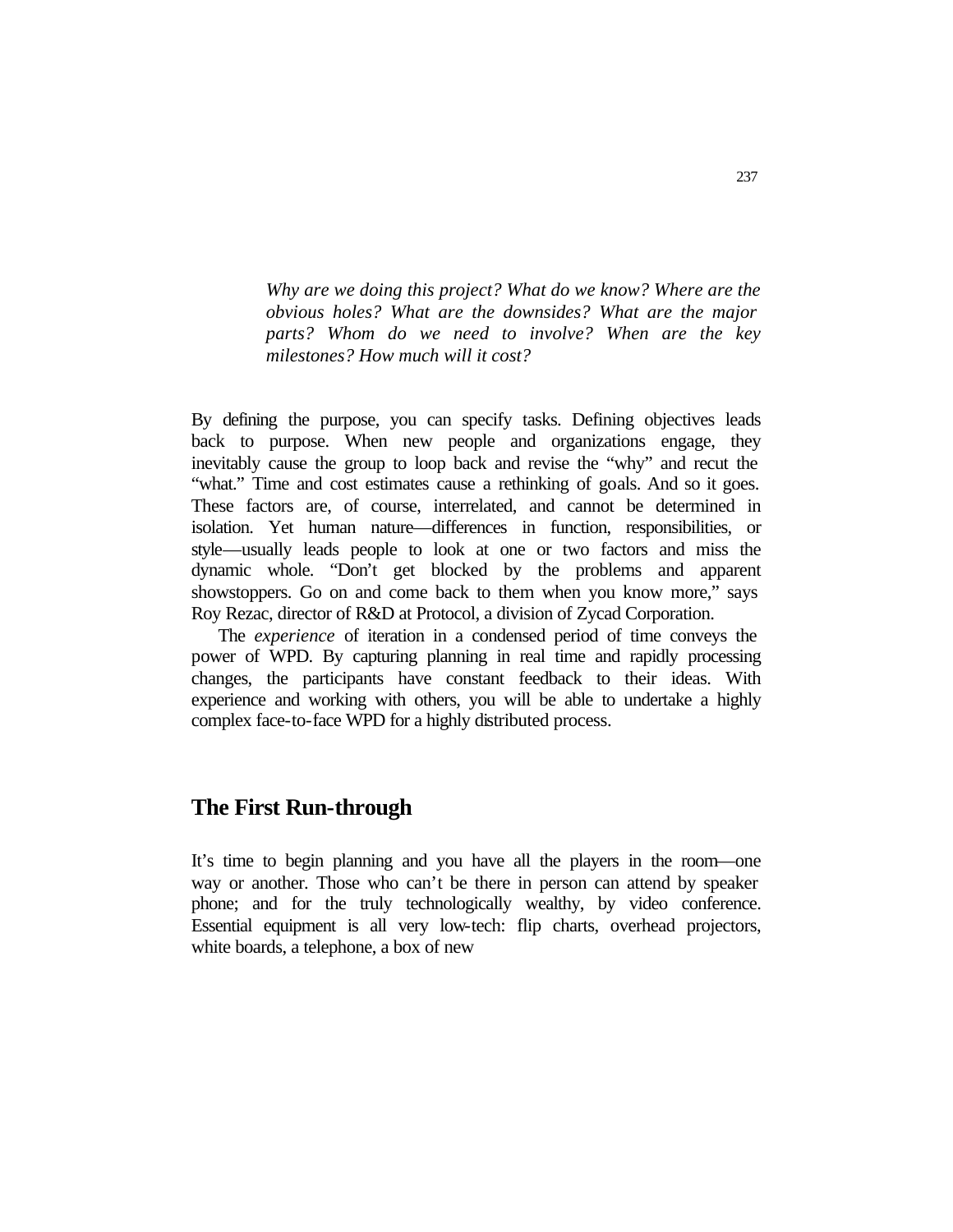markers (perhaps the most scarce resource in any conference room), and a pot of coffee. An electronic white board, at a premium in most companies, is a superb tool for planning if you can commandeer one. Encourage people to bring their laptops and arrange to have a printer available for real-time output. Consider this picture of physical readiness as a metaphor for thinking about what's really important: people going through the process of developing a successful teamnet by addressing some very basic questions.

#### WHY?

- *? Find the source.*
- *? Express the needs.*
- *? Determine readiness.*
- *? Broadcast benefits.*

*Why* is the starting point. Ask this question to drive your group's early sporadic process. Pieces of the answer can come from anyone anywhere. It may emerge very slowly. It may seem to appear from many places at once. The information you need is not necessarily in the room. Be creative in gathering information from many unlikely quarters.

Customer needs are a good place to start when asking "why." You may recognize needs inconspicuously from a casual customer comment, or have them burst forth to you in a blinding flash of insight. Customer needs usually lead you to ask another fundamental question, "Who is the customer?" Typically, the "why" question clarifies itself at a face-to-face meeting among a critical number of team members. Use one of numerous organization development techniques to help your group discover its core mission—or to discover that it has none. Use all the materials in the room to express the mission.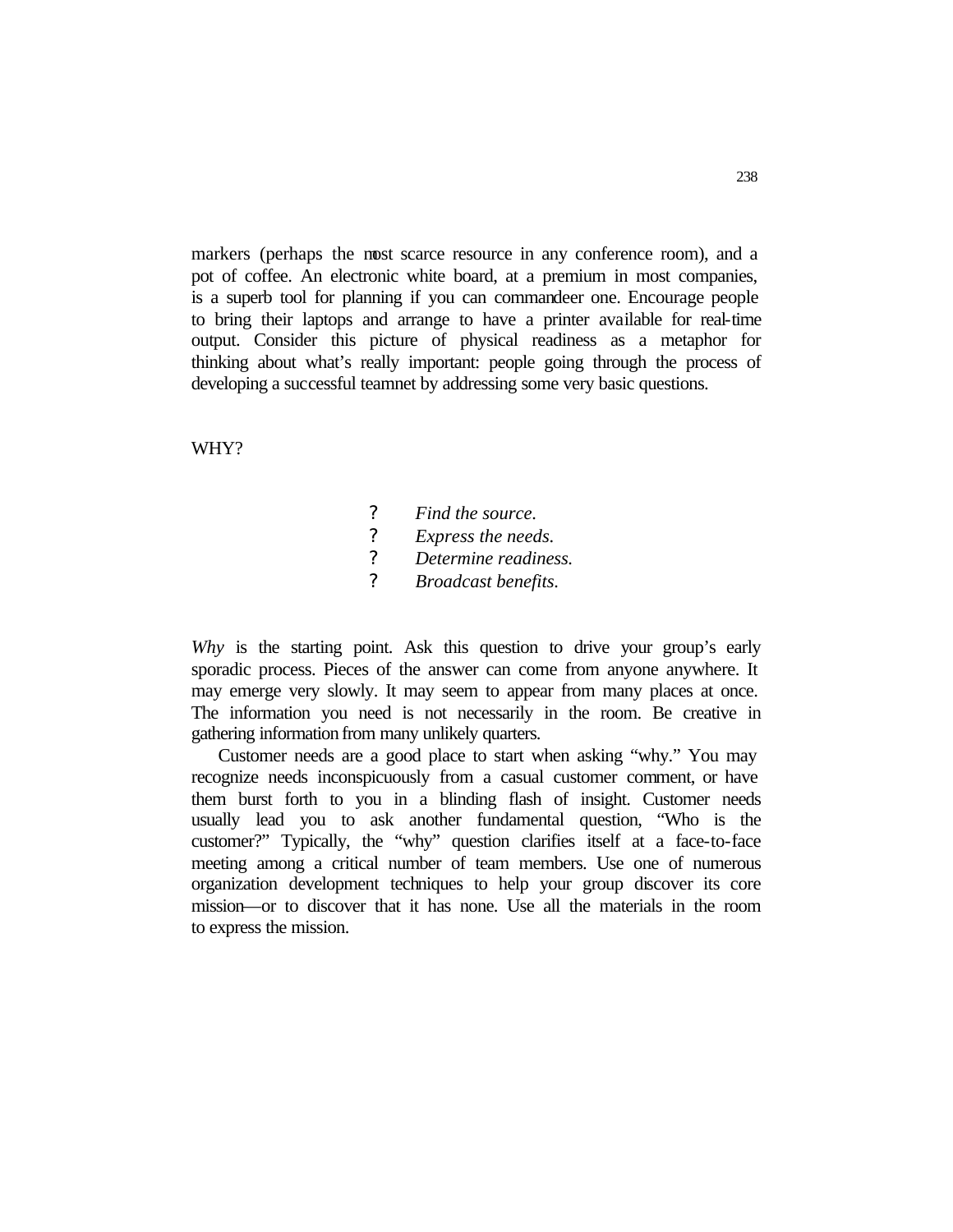Are you making progress toward your explicit purpose? This is the first measure of a group's readiness to undertake real work. Nothing in business gets started and keeps going unless it brings benefits. When people question why they are doing something, they usually are asking, "What's in it for me?" Unless the benefits are large and obvious, most people will not sign up for the frustration involved in trying to get something going. Sometimes negative benefits provoke people to act. The threat of dire consequences if the old ways continue much longer or the crisis of traditional systems collapsing gives birth to many an organizational change.

#### WHAT?

*?Scope the work. ?Sketch the system. ?List the tasks. ?Estimate the size.*

The first concrete step in "getting your arms around" the work is to understand the big picture. When you "scope the work," you give it broad definition, outlining the magnitude of the effort—for example, to develop a new product, undertake a joint marketing program with another company, or reorganize the group you're in. It's a struggle in early stages to establish a "bird's-eye view" of the whole, but it's mandatory.

This is when the back-of-the-envelope sketches and the placemats come into play. A group brainstorms what the project is all about. Then everyone goes to lunch. A few people turn over their paper placemats and sketch how the whole thing fits together. They lay out the handful of components and activities required to give shape to the idea. One Cambridge, Massachusetts, restaurant, the Bennett Street Cafe, recognizes the importance of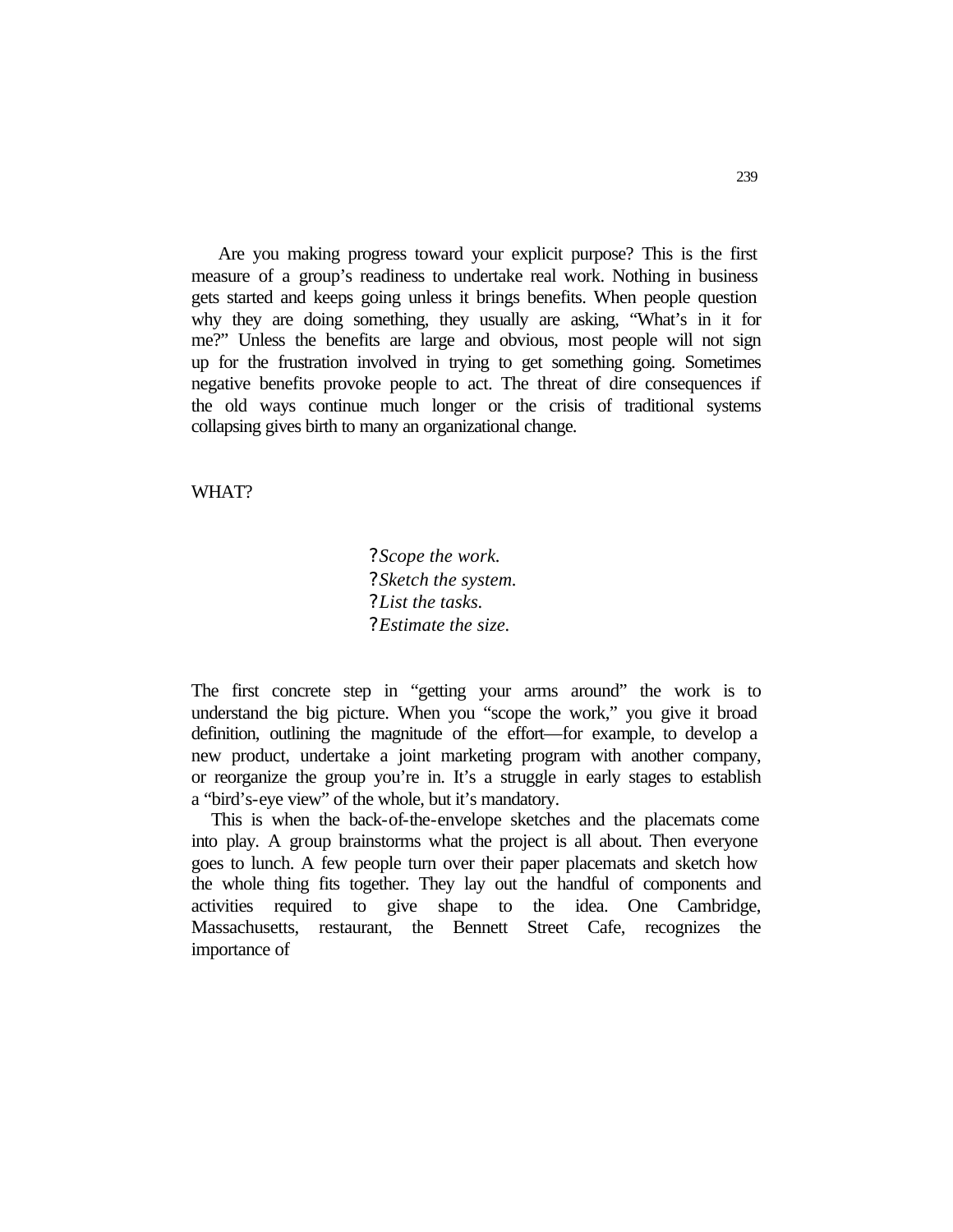planning over lunch. Instead of placemats, its tablecloths are pieces of butcher paper, and fat crayons sit on every table next to the salt and pepper.

What, broadly speaking, are the basic tasks? Make a list of what you need to do. Someone goes to the white board, and the group very quickly lists the tasks. Once the list of steps is in front of you, you can begin to see relationships among the tasks.

The last step in this sequence is to estimate the cost of each task. This is not a budgeting exercise at this point. Try to as-certain ballpark figures so that you can understand and communicate the order of magnitude of the effort from a quantitative perspective.

Thy this exercise out with your group, with the goal of merging all the models into a one-page sketch.

WHEN?

*? Rough out phases. ? Initialize milestones. ? Check givens. ? Think critical.*

In the rich soup of process, it is *time* that forms the stock, the basic substance in which everything else swims. Above all others, the time element demands repeated iteration. Set and revise. Set and revise. A process is nothing without time.

At the beginning of your process, time seems to stretch forever, into the unknown far future. Use the first run-through of "when" to span the whole distance of the development process. With the complete, high-level picture in hand, then you divide long time spans into *phases,* more manageable chunks. In our first full-day planning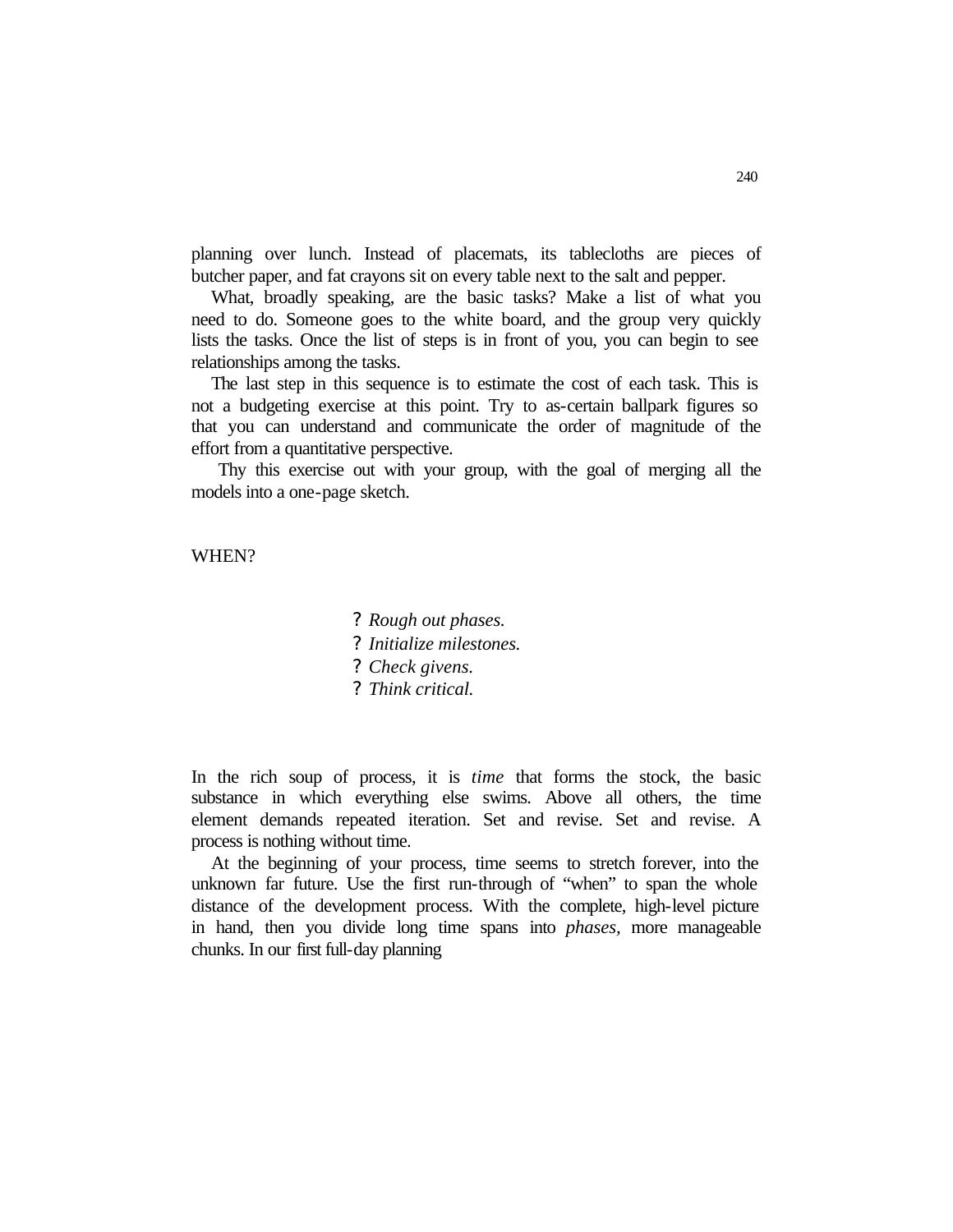meeting for this book, Jim Childs, our editor, went to the white board in the conference room and sketched out the major phases of the book's production, marketing, and sales. When this kind of spontaneous work process design activity gets written down, as it was that day, it becomes a record of the learning and an ongoing management tool.

For teamnets to be successful, this activity is mandatory. The teamnet *must chunk its work into explicit phases.* Set up a straw set of phases based on the best available current information. This is an excellent way to stimulate further thinking about the whole life cycle of the process.

While chunking out the big phases, also try to set up some initial milestones along the route. Consider periodic reviews, interim products, prototypes, test sites, draft documents, test markets—in short, deliverables, meetings, criteria, and decisions to mark progress toward the goals. Product developers know these milestones as "stable intermediate forms."

Time, in the long sense of "the whole amount of time available for this," often comes with the circumstantial territory: a market window, a budget cycle, quarterly pressures, limited resources, an upcoming trade show. There is rarely enough time. And don't forget the effects of seasons and holidays on the realities of the group doing its work. (Time permeates our whole lives, not just our work lives.)

Time also dictates the order in which to do some work. You need to start some things even before you've fully planned the work or really made your Launch decisions. From the beginning, you already know about some tasks; they sit squarely on the critical path of the project flow. You also know about some long lead items—like real estate, buildings, nailing down known key resources, or critical components. So you need to get started before you're really ready. But beware the fire drill. This reactive mode of project management, which leaps from burning building to smoldering embers, is only crisis management. For prevention and control, you need to take the time to set out the long view.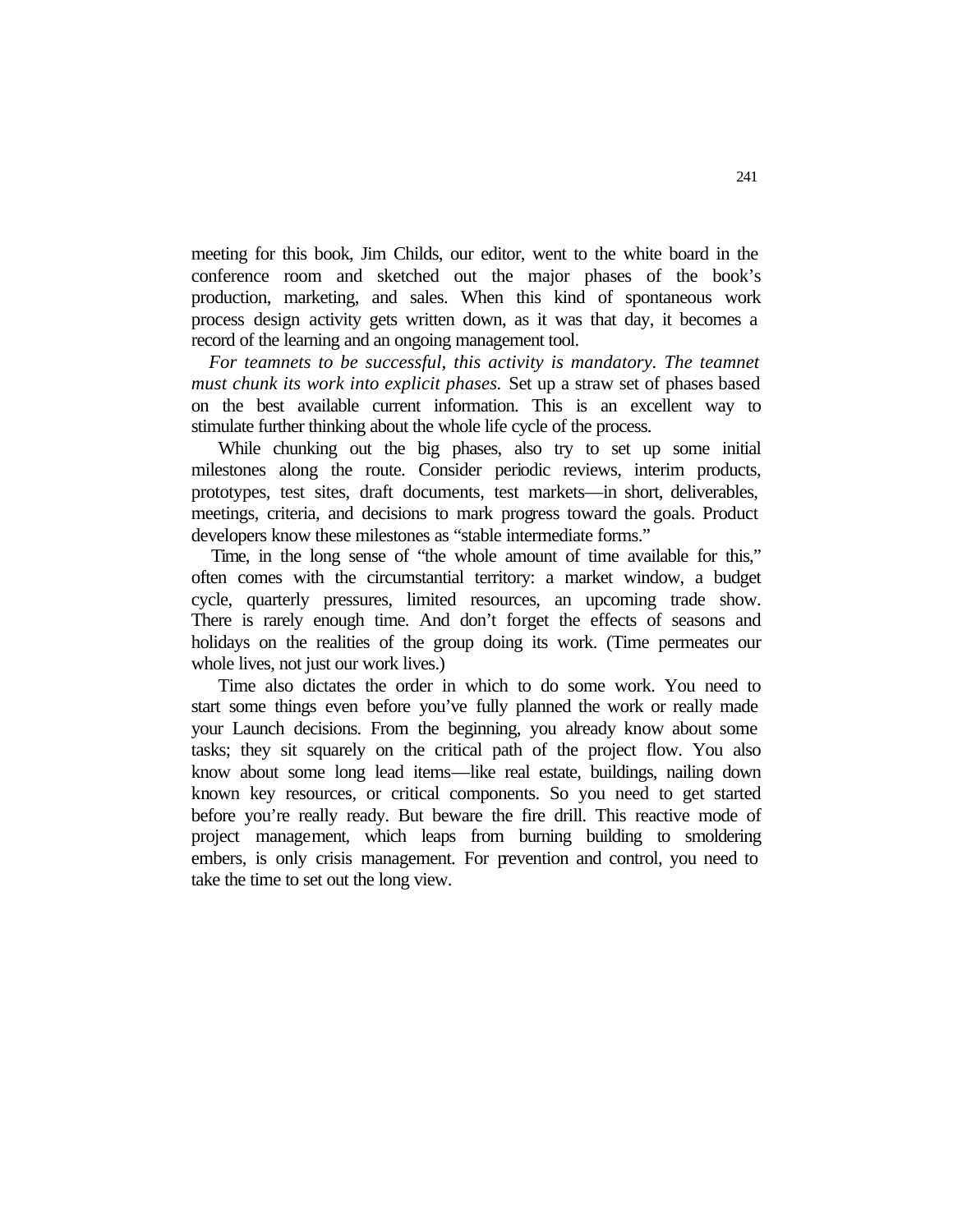WHO?

*? Spark of life. ? Team types. ? Fluid leadership. ? Strength of weak ties.*

A process starts with an idea. Perhaps it crystallizes problems and possibilities that have been simmering for some time. Someone, or someones, give voice to the idea, concept, need, change— whatever—with sufficient emotional impact at the right time and the right place. A "spark" plug," someone emotionally committed to an idea who shares it with others, first articulates purpose. Spark plugs and other visionaries see what's possible; they are early leaders. Yet if leadership never moves beyond spark plugs, you have hierarchy rather than a network.

Visionaries, risk takers, communicators, negotiators, and exceptionally well-connected people are all at a premium as part of the early mix. Recruit them. The early stages of any business process require significant rightbrain capability to supplement the traditional left-brain strength. This is often why consultants and facilitators have a business in new group formation. They bring some extra intuitive and intrapersonal skills into the early stages.

In a prototeam that is not all situated in the same place, "circuit riders" and other communicators can often be found traveling among the core group. They carry the word from person to person and one cluster to another. Percy Barnevik, the CEO of ABB, with dealings in over 100 countries, travels constantly, so much so that his office is his plane. People like Barnevik provide some of the interim face-to-face glue that every teamnet requires.

Besides initiators, communicators, and consultants, other early

242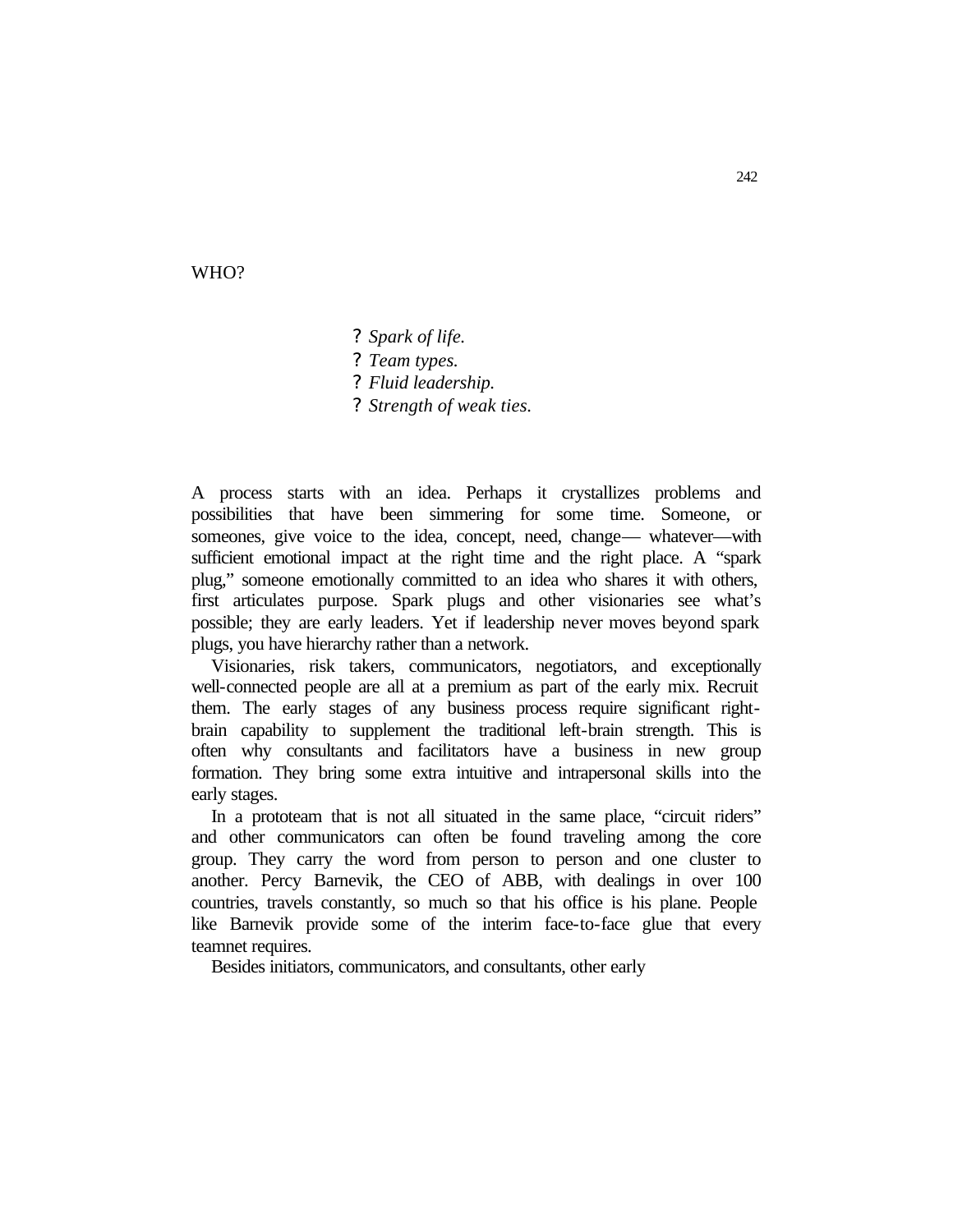leaders include key supporters, critical representatives of stakeholder groups, and even an important customer or two. At this stage in the process, everyone is still in the rough camaraderie of peers.

Every teamnet has a periphery as well as a core. All the myriad connections to your core team connect at the edges: reporting connections, professional associations, contacts from previous projects, past jobs, and, of course, family and friends. *Nothing is quite so powerful—and so underutilized—as "the strength of weak ties."<sup>3</sup>* This great insight from social network research reveals the boost and amplification you get from connecting at the *edges* of your network. Look for new information, new leads, new viewpoints, and new insights from the people you don't know well rather than just from the ones you do.

#### WHERE?

| $\overline{?}$ | Nowhere or somewhere. |
|----------------|-----------------------|
| $\overline{?}$ | Meeting places.       |

- *? Shared data.*
- *? Connection technologies.*

Physical location used to mean everything. Now it means little. The average person can physically travel halfway around the world in 24 hours. A telephone call takes no time at all. A fax takes a minute or two. TV puts us "on the spot, up to the minute." "No sense of place" is the way one writer puts it."

Identifying where the people in your group are and how they can be reached is a key early piece of work. Where does the group meet? Is there any common space? Typically, places where the work occurs belong to members.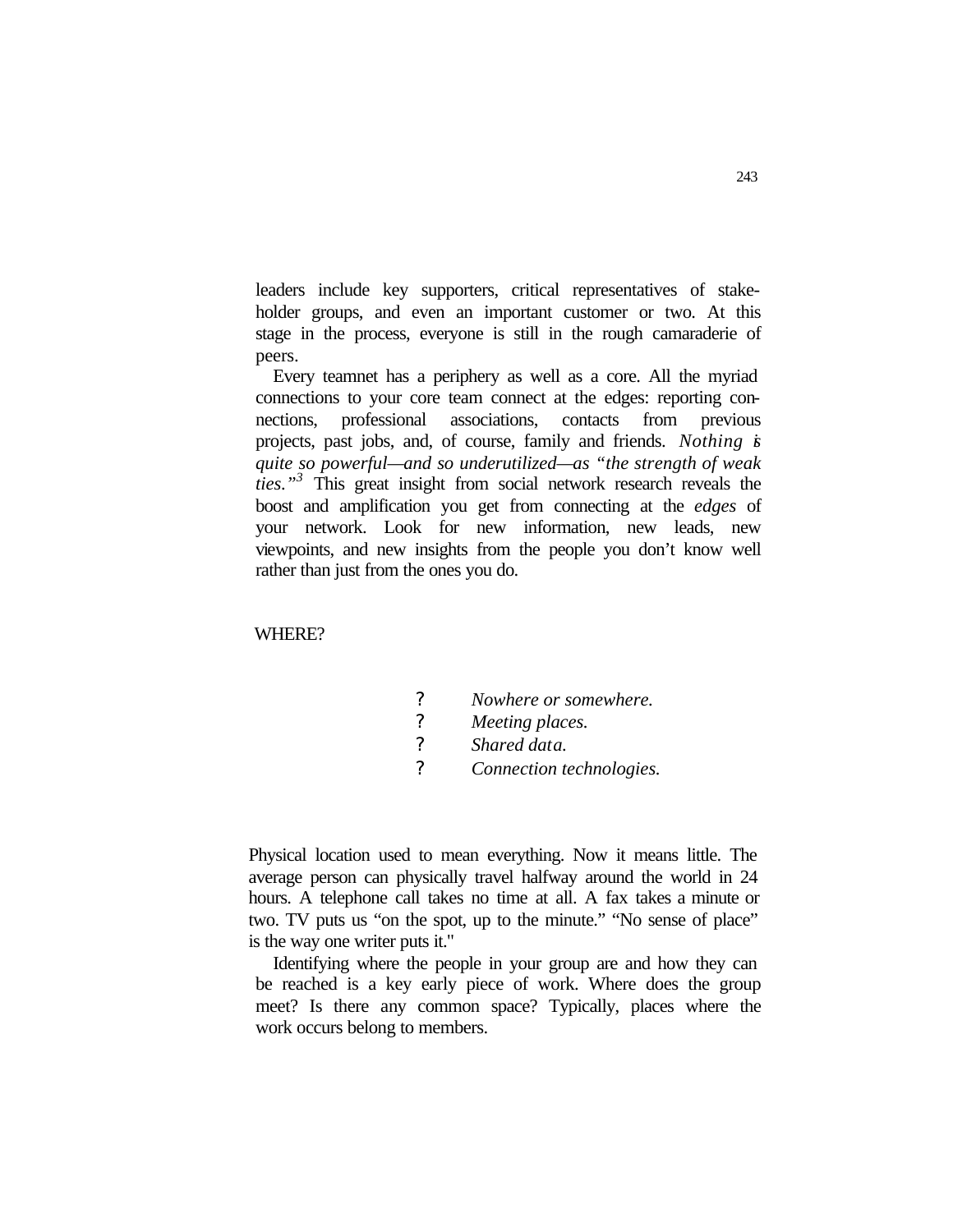An easy, early way to establish the group's sense of place is to gather basic information together and "publish" it as a memo, file folder, presentation, briefing book, or other compilation of diverse material. This is the first edition of your "Teamnet Handbook." Combine *who* and *where*  information to create a membership directory.

Phones, faxes, and computer conferencing—which allows people to carry on structured conversations via computer—are good supportive technologies for these efforts. They offer some of the immediacies and contact that help build trust and grease the wheels of interaction. Remember that *where* includes more than traditional mail addresses and physical meeting places, but also electronic addresses of increasing variety and numbers.

# **Turning Questions Into Answers**

Each of the five questions—the five W—generates an associated set of results—the five T's: targets, tasks, time, team, and territories. Careful tracking of the five T's enables a teamnet to function in an effective, coordinated manner, capturing its learning as it goes.

To initiate a systematic process of designing the work, you must extract "targets" from answers to the "why" question. Targets are tangible results expected by specific dates, such as a prototype up and running by the second quarter. "Tasks" answer "what," like doing a draft of the marketing document. When you attach specific peoples names and organizations to targets and tasks, you designate "teams" answering "who"—Richard and Debra take responsibility for the draft. When you answer "when" with "time"—task durations and dates—you make a schedule, the means of coordinating work, i.e., the draft by the end of the month.

Each of the five W's has its corresponding one of the five T's.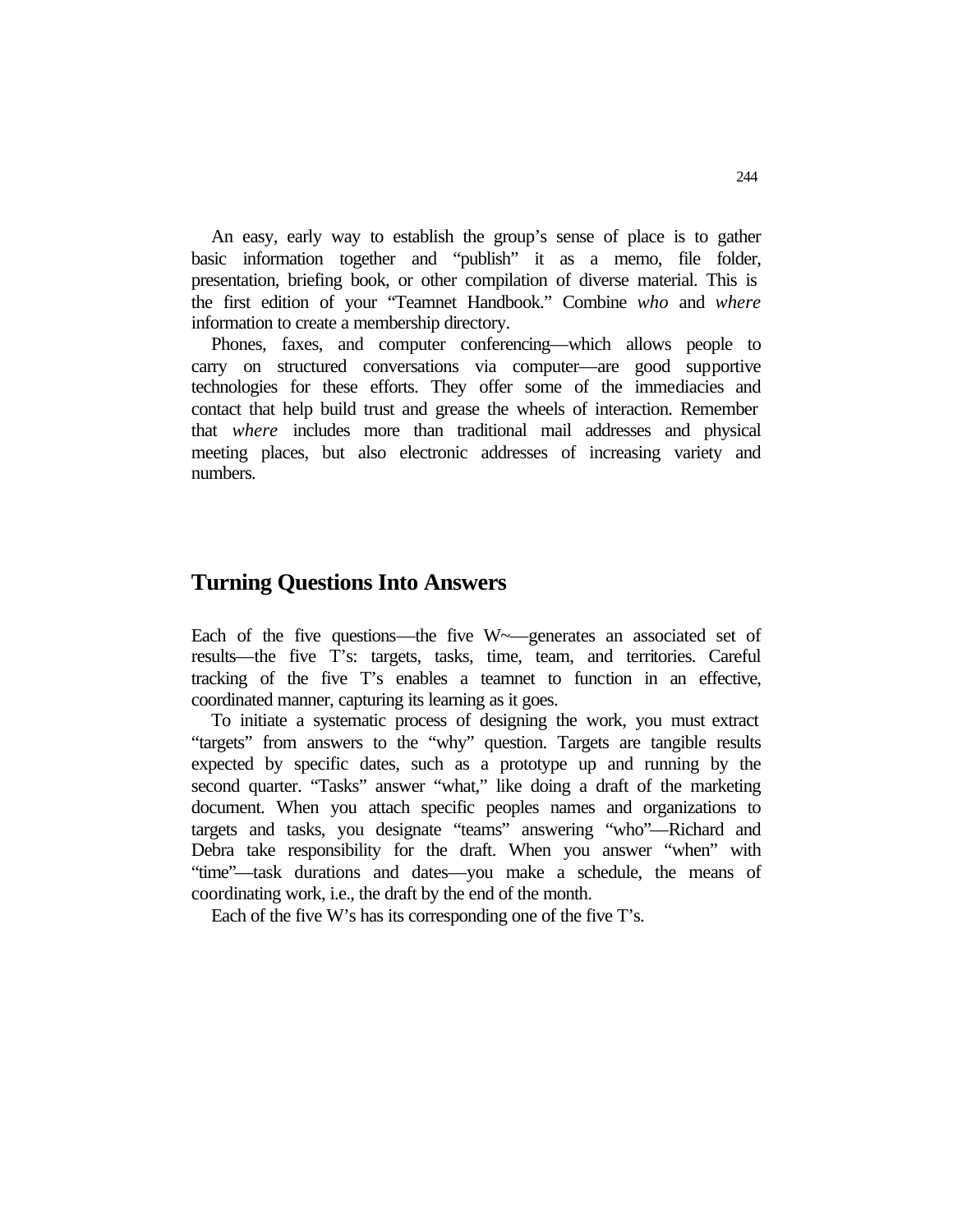| Why   | $>$ Targets   |
|-------|---------------|
| What  | $>$ Tasks     |
| When  | $>$ Times     |
| Who   | $>$ Teams     |
| Where | > Territories |

*? Targets* result from translating *"why,"* the purpose, into specific actionable goals.

*? Tasks* result from answering *"what"* questions that convert purpose into specific chunks of work.

*? Times* result from estimating *"when"* questions for task durations, forming a schedule based on task dependencies.

*? Teams* result from answering *"who"* questions, linking people's names to specific tasks.

*? Territories* result when *"where"* questions are settled, putting names on common places, physical and electronic.

When you tie tasks to targets, you create clear purpose—the essential glue for teamnets—with a focus on work. Your common set of tasks, then, identifies your common process. By focusing on a cooperatively developed set of tasks, your teamnet can see its work through multiple views of relationships among the tasks. This is a very powerful method, made even more so when you apply computer tools.

A common view of the process is the sine qua non of teamnets. Unless everyone has a common view of the work, the distributed committee does indeed design a camel when it means to design a horse. But don't leap to conclusions. A camel is an excellent result from the design process if your goal is to respond to your customers who need reliable transportation across hot deserts.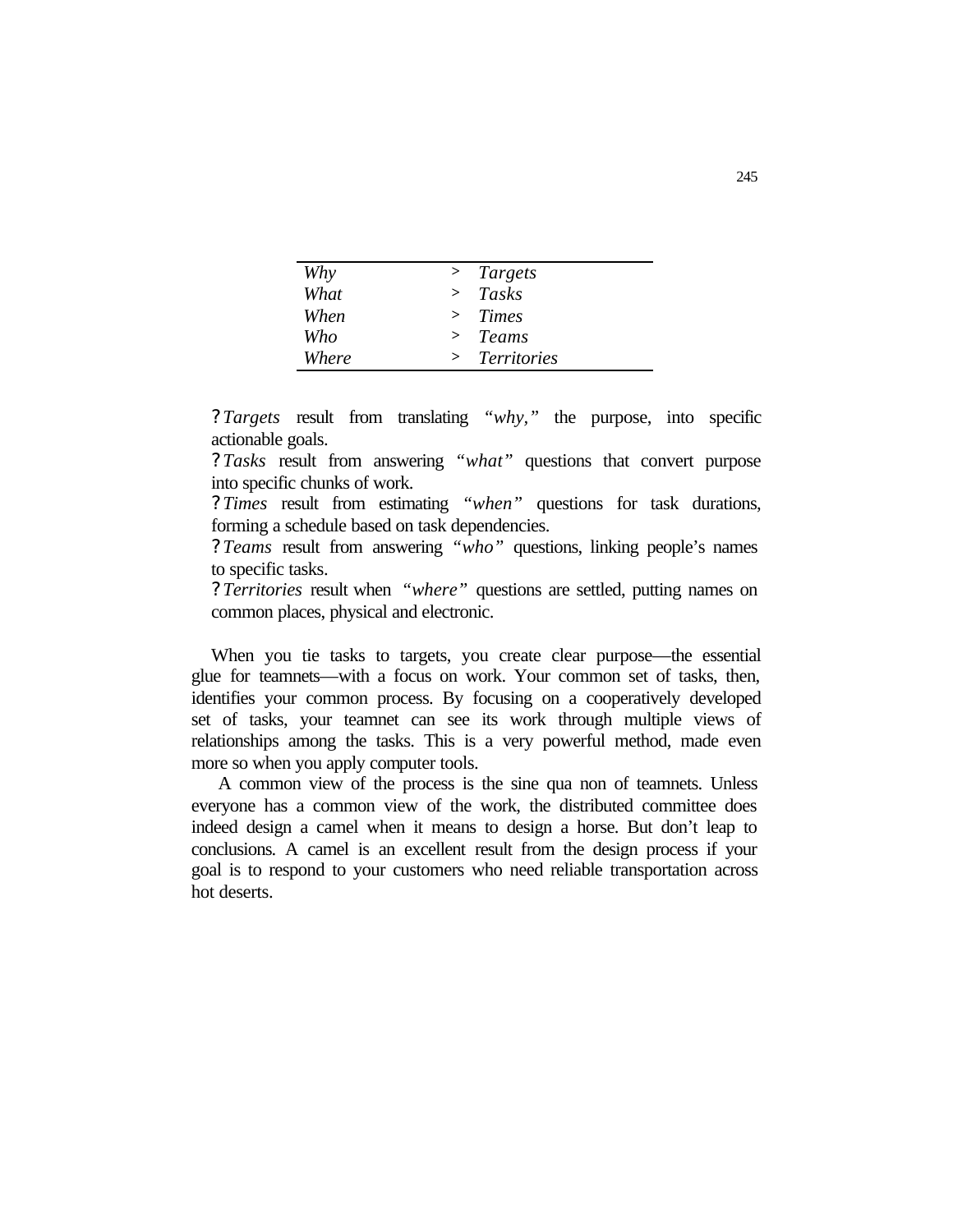# **The Second Run-through**

While the first version of the plan is important, it's the second iteration that usually gets you close to a real working plan. Call a Launch session and go through these steps:

> *1. Set the targets. 2. Define the tasks. 3. Estimate the times. 4.Select the teams. 5. Choose the territories.*

# T1. SET THE TARGETS

All programs begin with purpose. Based on a vision, an idea, an opportunity, a discovery, a challenge, a crisis—something catalyzes a need and crystallizes into a mission.

Getting to clear purpose is not trivial. It is often the first test of a new teamnet's survival, and the last test of an old one struggling with change. Fortunately, there are many methods, techniques, and tools available to assist groups. Here's the point:

> *Clarify your purpose until goals and overall milestones can be written down as targets. Tasks gain their parameters, personalities, and credibility from goals.*

Ideally, you can expand a mission statement into an interrelated set of goals that you can pursue in parallel. Each goal needs to have a concrete outcome attached to it, and a time (however rough) by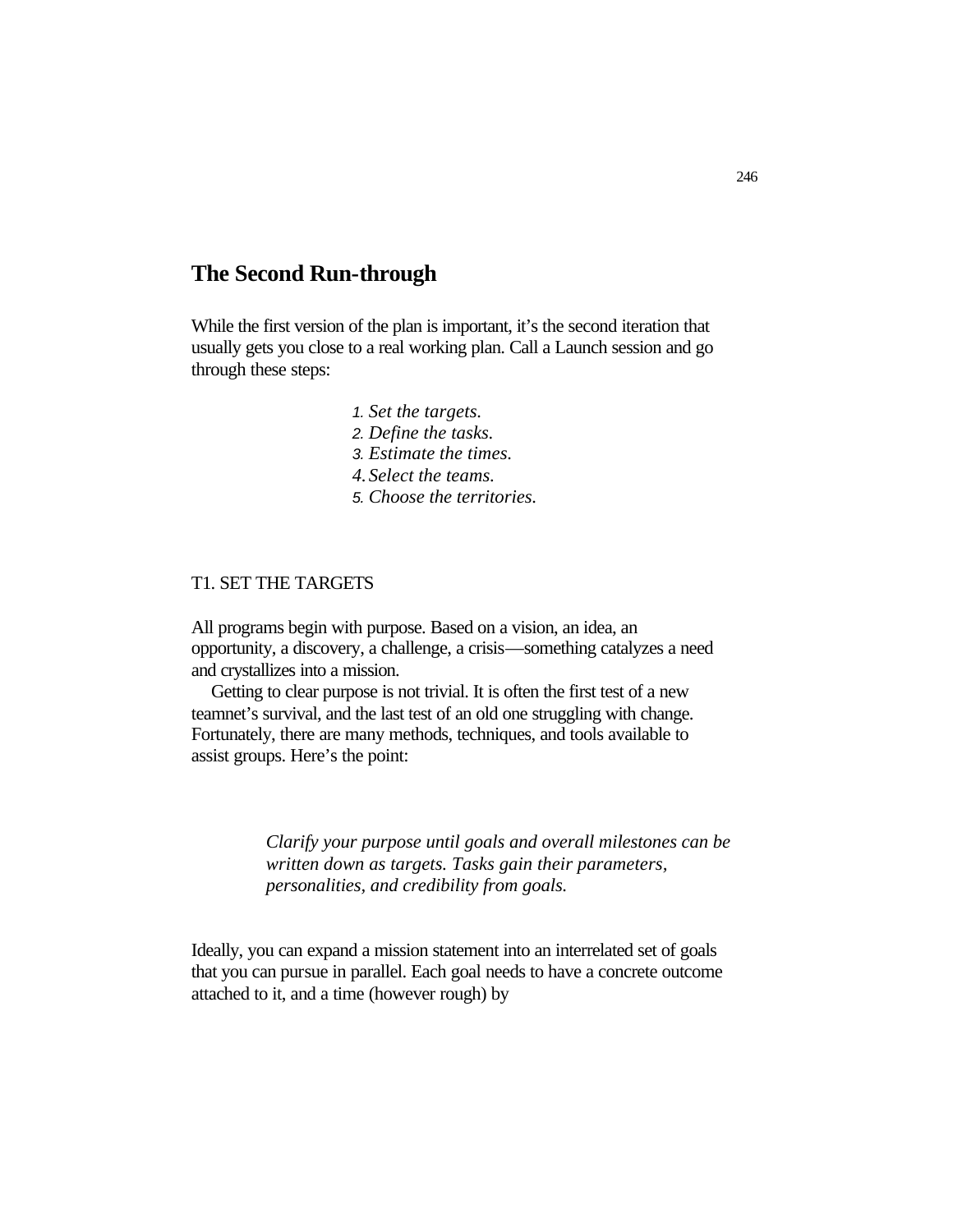which it is to be completed. With concrete targets, the qualitative purpose takes on its first quantitative expression.

But setting out targets once is not enough. Purpose remains incomplete unless it communicates easily. A felt sense of shared purpose often precedes any formal purpose statement. Mission statements alone are rarely sufficient vehicles to communicate the "why" of doing the work.

Your group expresses its creativity by coming up with words and visuals that adequately capture your vision. This is an essential part of the process. Pull out the markers, big sheets of paper, tape, scissors, and a copier. One of our favorite slightly higher-tech tools here is a poster maker, which enlarges normal sheets of paper into the size of posters. (It's a tool that lawyers use to produce their visuals for the courtroom.) Graphics and desktop publishing have their places here, too, and multimedia promise even more effective tools.

## T2. DEFINE THE TASKS

The next step in Launch is for you to define the tasks. Tasks are "little purposes," micro-missions woven together to achieve an overall macromission. Tasks at one level are the breakout of the goals of the level above; they become the purposes of the level below, the nested hierarchical order that gives WPD its small group-to-enterprise scalability.

Although the original transformation of goals into tasks can appear to be magic, it is simply part of the process. Take the first goal and ask, "What do we need to do to make this happen?" Your answer generates a seed set of tasks. Your inevitable incompleteness and overlaps at the start begin to straighten out into a clear picture when you have a sufficient number of tasks on the table.

In this step, you are slicing up the work. *Name the tasks* in mutually understood language. Identify and represent the time sequence *logic of tasks dependencies.* Besides dependencies, task names label a metaphorical folder of characteristics like: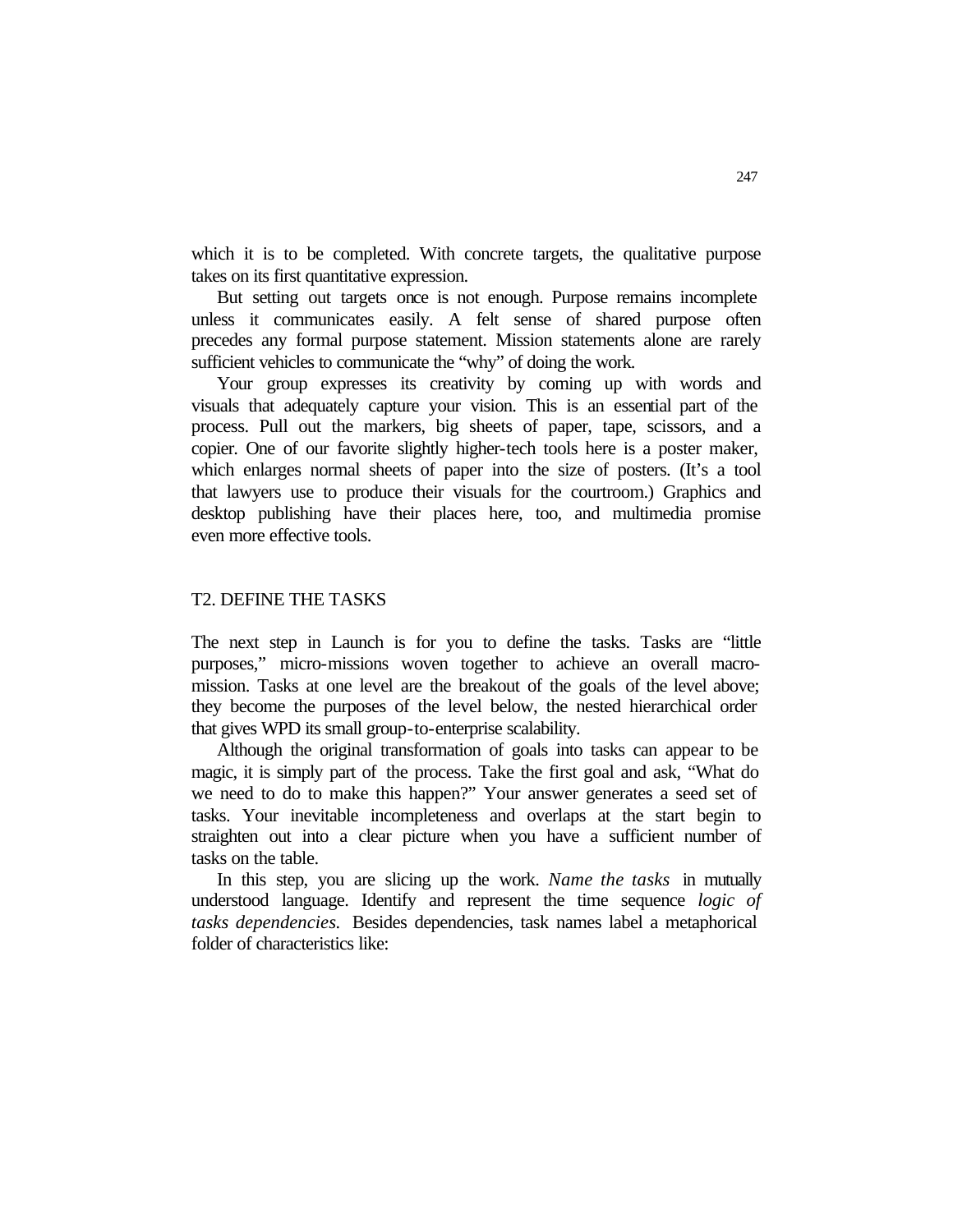- ? The purposes served;
- ? The people involved;
- ? The duration of the tasks;
- ? The resources needed;
- ? The deliverables; and
- ? The key decision points.

With the capacity to code all this information by task, you have designed the basic conceptual infrastructure for your program management system.

To accomplish simple objectives, you need do little more than write the list of tasks on flip chart or white board, indicate who is going to do them, and when they need to be done. Copy down the list and send it out to all participants and interested parties. For larger, more complex, more distributed projects, you need considerably more than a simple list, but the basic principles are the same. In the MD-12 proposal effort, we used project management tools both for real time capture-process-display and as the longer-term planning medium that tracked tasks, dependencies, schedule, and risks.

## T3. ESTIMATE THE TIMES

The next step in Launch is to look at the numbers—both how long it will take and, eventually, how much it will cost. Things become very real with the question of "How much?" How much time, how many people, how much equipment, and how much capital is needed?

Experienced people know approximately how long it takes to do things. Ask them directly for their best guesses. In the thick of a planning session, it is not difficult to get these estimates.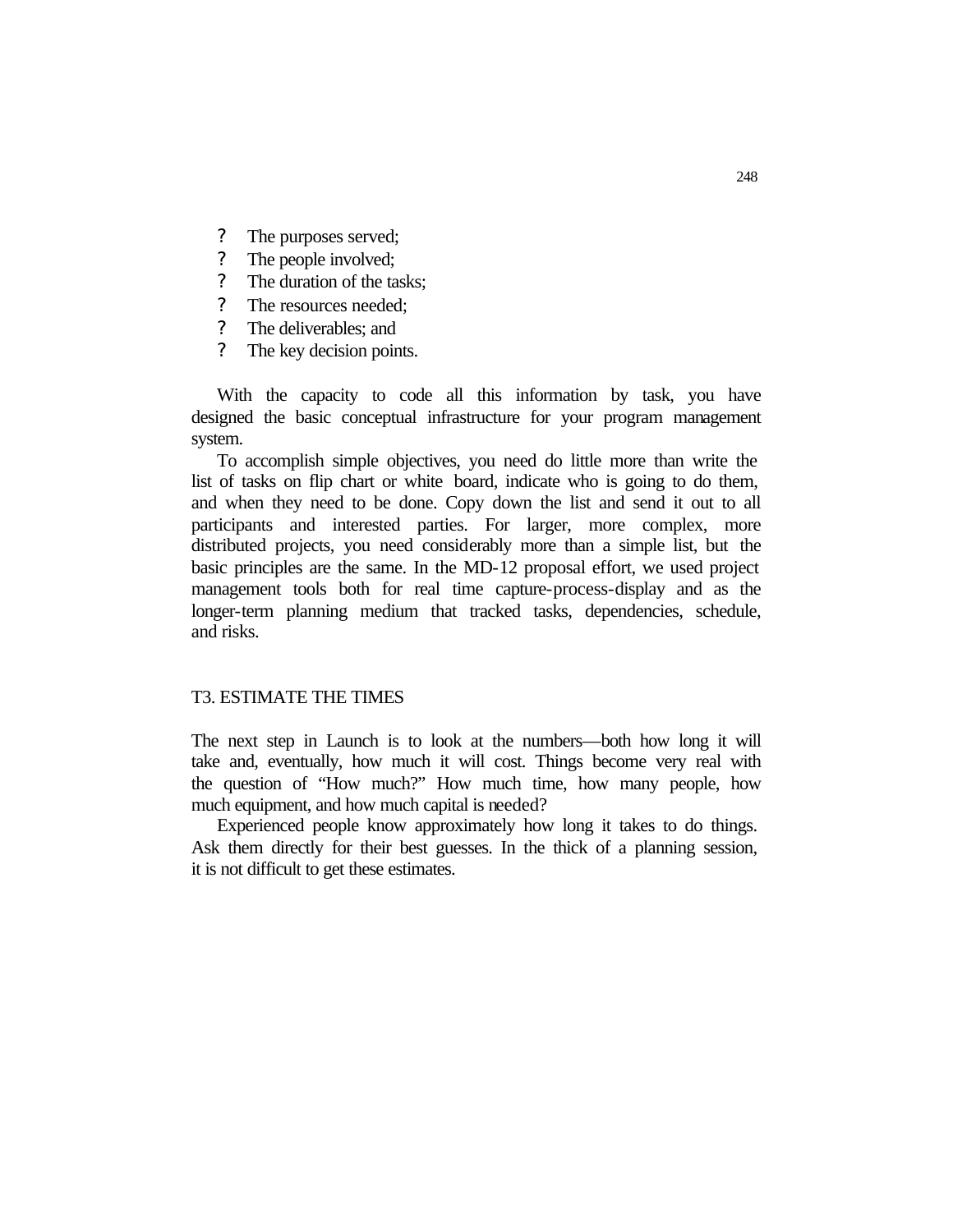*When you add the estimates to the task logic, and assign a start date, you can generate a schedule.*

Compare dates with the desired outcome set in your goals and milestones during the purpose stage of planning. Most groups do not hit the milestones in their first iteration—not by a long shot. The discrepancies between the desired and estimated end dates serve as a powerful motivator for the group to revise the plan. One high-end project tool asks people for normal-bestworst case time estimates and generates a *risk profile,* demonstrating how probable it will be to meet desired milestones based on the estimates.

During the first few iterations, use time as a proxy for all costs. As tasks stabilize, however, you can take a detailed look at real costs in time, people, and other resources. As the project becomes more specific, join time-tomarket concerns with the realities of scarce resources to understand total cost considerations. This forces further refinements and iterations to bring all these factors into dynamic, doable alignment.

#### T4. SELECT THE TEAMS

From a distance, the cross-functional picture of a project looks broad and integrated, well matrixed and beautifully networked across the life cycle. Too often, however, the up-close reality is a hair-raising cacophony of competing interests. Everyone, it seems, needs to be involved in everything.

Not so. Most tasks require only a small, albeit cross-functional subset of the whole network at any one time. The trick is to get the right people together on the right task at the right time.

Design two essential activities that enable this to happen: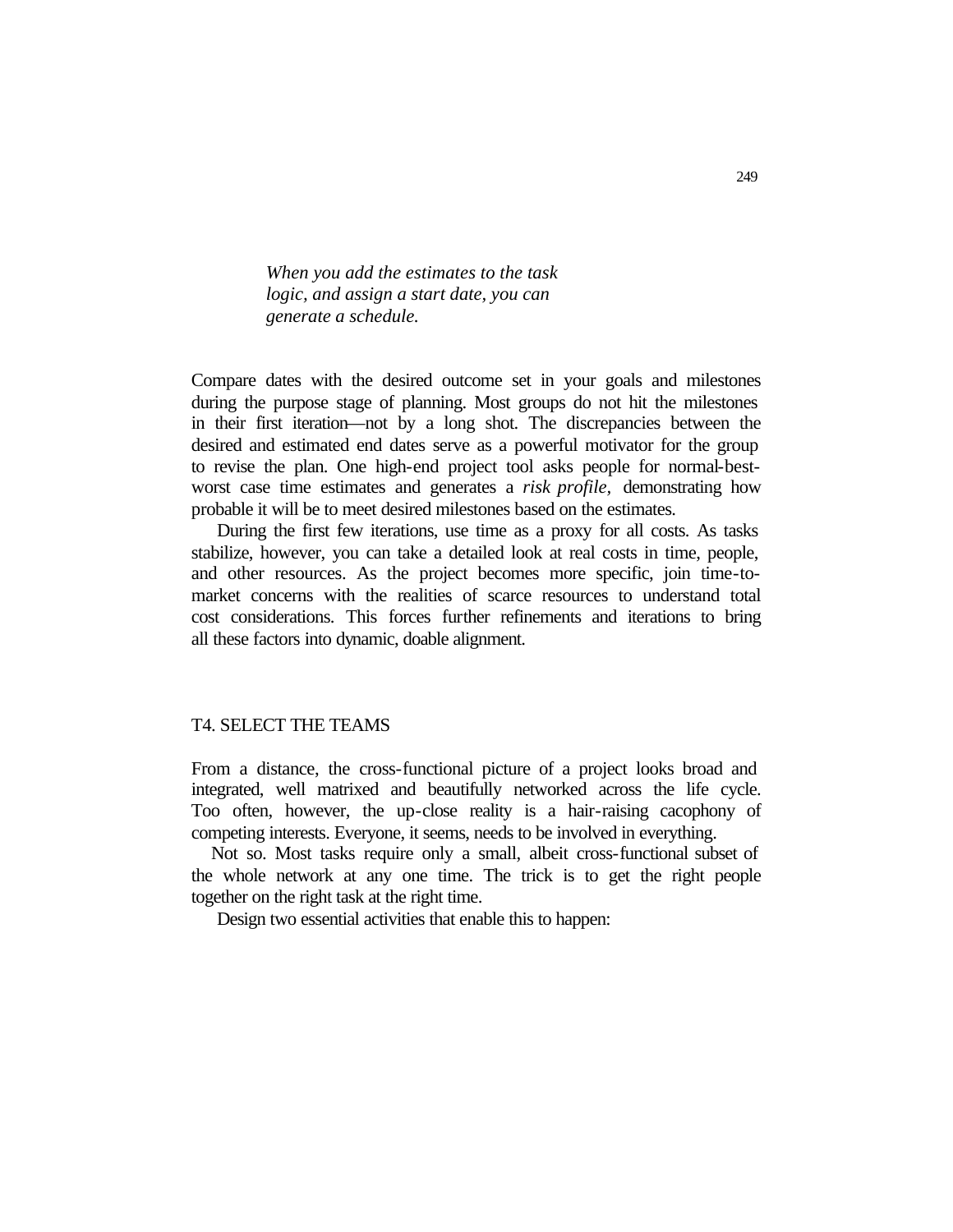- 1. *Name the organizational functions* required to do the work using mutually understood terms; and
- 2. *Identify the functional dependencies,* the necessary relationships among the people and groups involved to complete each task.

History, politics, and personalities are facts of life in organizations, large and small. Defining *work—independent of who specifically is going to do*  it—is important in early iterations. Attaching names and faces to the required work is easier in later stages as the process formalizes.

For each task, name at least one functional owner—and perhaps more and involve a cross-functional set of participants. Associate deliverables, decisions, and meetings with tasks. Make each task the responsibility of a specific person or function. Participants range from those involved in the input (suppliers) to the tasks, to those who perform them, to those who receive the output (task customers). This cross-functional planning technique is common practice in Japan, and is only now beginning to be used in the West, most often in total quality efforts.

#### T5. **CHOOSE THE TERRITORIES**

In traditional organizations, territory is paramount. Guess what? In teamnets, it's the same. One critical element of independence is territory, and teamnet members tend to be quite territorial. Most of the territory important to a teamnet is thus defined by membership. People tend to bring their places with them. Whether country, city, or office, where people are situated is a key, always idiosyncratic, feature of teamnets.

Networks and teams require support. They are not free. The minimal amount of coordination and infrastructure work necessary to maintain a vital process either must be hosted by one of the members, rotated or otherwise shared, or conducted from a place the team calls home.